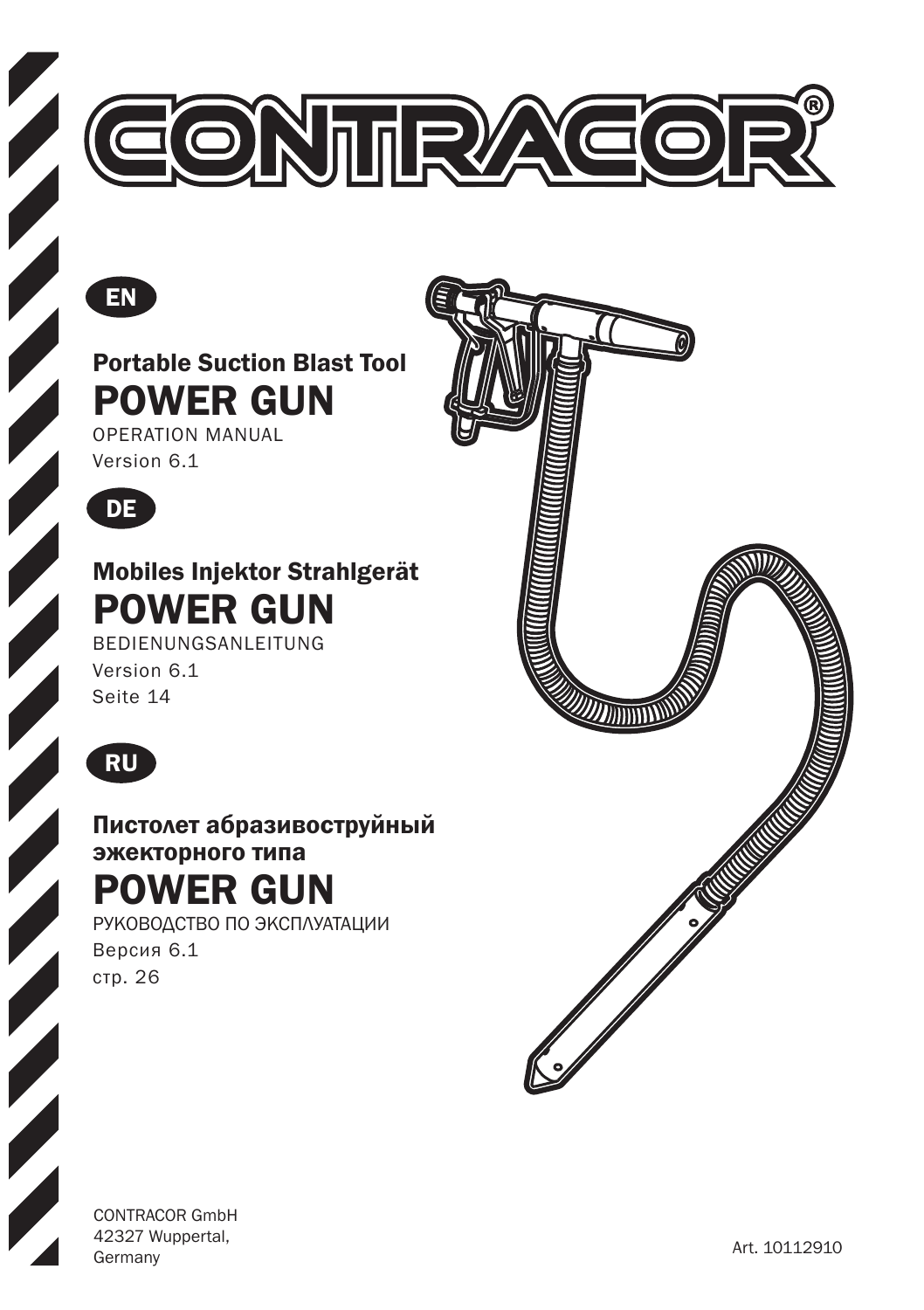### **Contents**

| 1. Safety                      | 3  |
|--------------------------------|----|
| 2. Package and Specification   | 4  |
| 3. General Description         | 6  |
| 4. Compressed Air and Abrasive | 7  |
| 5. Set-Up and Operation        | 8  |
| 6. Adjustments                 | 9  |
| 7. Maintenance                 | 10 |
| 8. Troubleshooting             | 11 |
| 9. Spare Parts                 | 12 |

#### ATTENTION! **A**

READ AND FULLY UNDERSTAND THIS MANUAL BEFORE STARTING WORK.

THE FOLLOWING INFORMATION IS IMPORTANT FOR SAFETY AND HEALTH OF OPERATOR AND PERSONNEL IN VICINITY.

#### $\bigwedge$ ATTENTION!

#### AFTER PURCHASING THE BLAST MACHINE, PLEASE FILL IN THE GUARANTEE CARD CORRECTLY!

FAILURE TO PRODUCE A FILLED-IN FORM WILL MAKE YOUR GUARANTEE INVALID.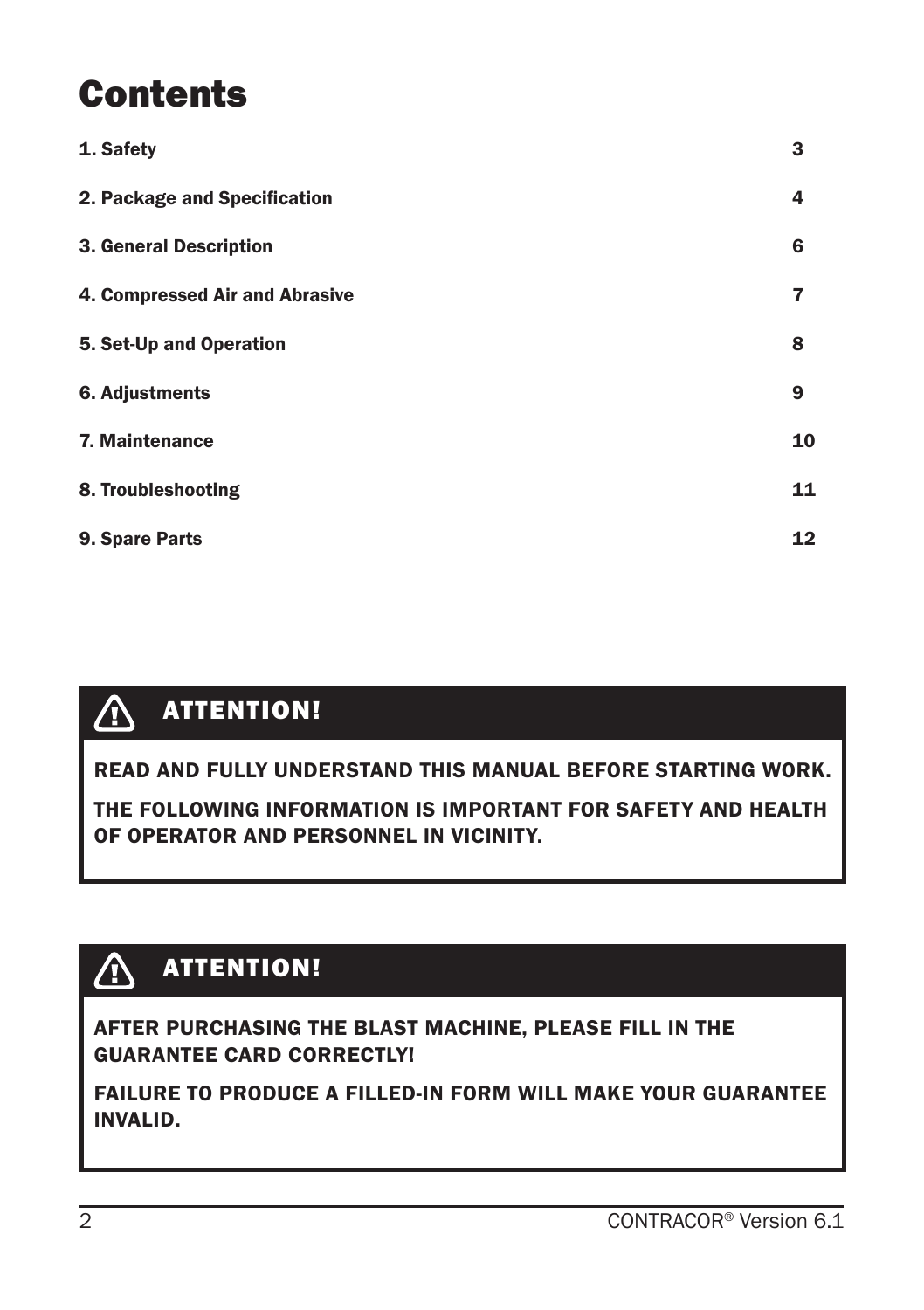## 1. Safety

#### ATTENTION! **A**

#### IMPORTANT WARNING FOR SAFER BLAST CLEANING

- 1. Tool operator and anyone within 50 feet of work area must wear safety goggles.
- 2. Check for possible silicosis or other toxic hazards.
- 3. Do not blast with damaged or worn equipment.
- 4. Point nozzle only at area being cleaned.
- 5. Use only proper dry and well-screened abrasives specifically intended for blasting.
- 6. Keep unprotected workers out of the blast area.
- 7. Before blasting check fittings and hose for wear.
- 8. Do not substitute for parts from other manufacturers, or modified equipment in any way.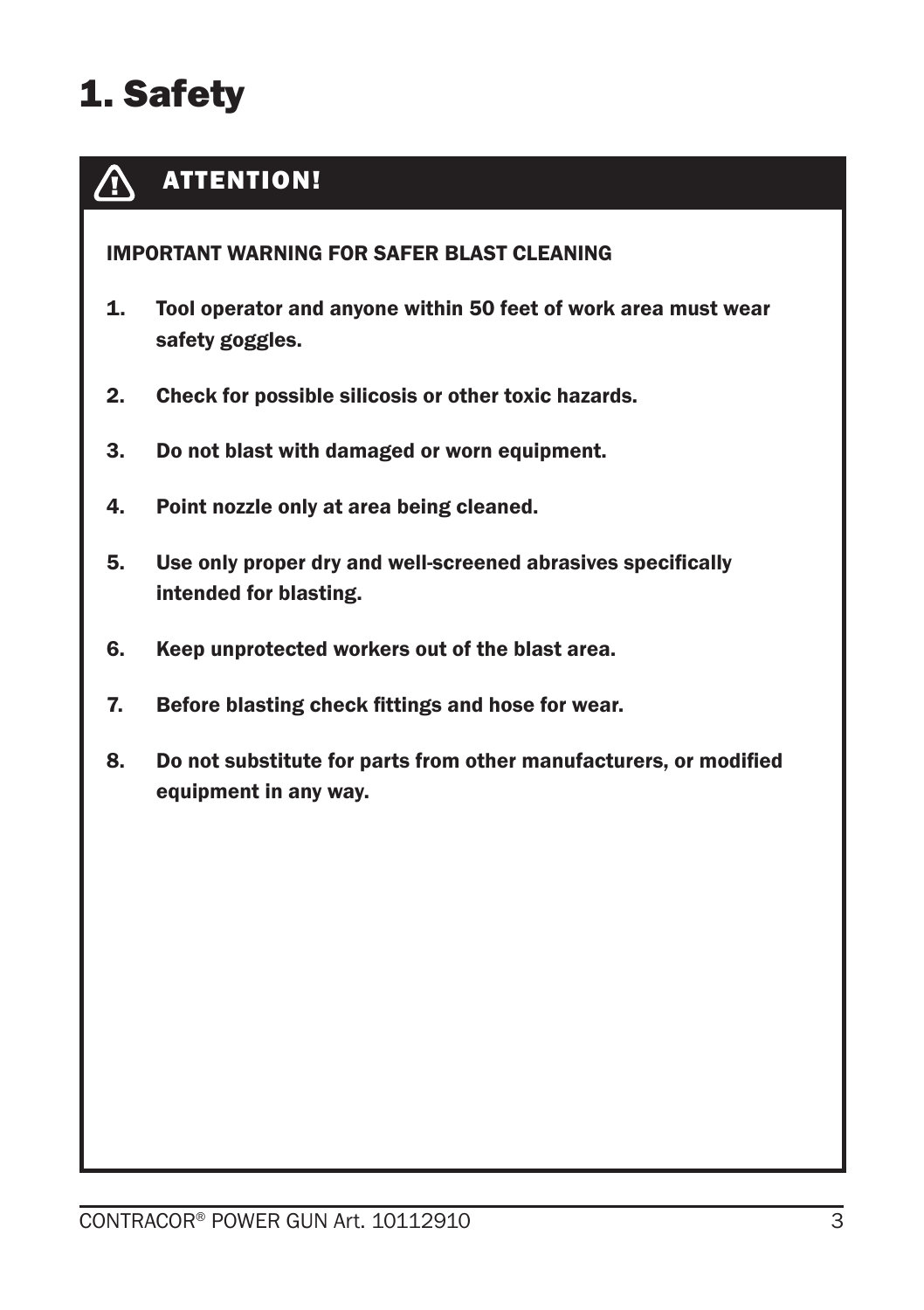## 2. Package and Specification

### 2.1 Package and Assembly

| Pos.<br>#      | <b>Order Code</b> | Model         | <b>Description</b>                                                                            |
|----------------|-------------------|---------------|-----------------------------------------------------------------------------------------------|
|                | 10112910          | Power Gun     | Portable suction type blast tool. Complete package incl. suction<br>lance and 5m suction hose |
|                | 10112930          | Power Set     | Portable Suction Blast Tool with blast media container                                        |
| 1              |                   |               | Air gun assembly                                                                              |
| $\overline{2}$ | 10112912          |               | Lance                                                                                         |
| 3              | 10112903          |               | Hose, material                                                                                |
| 4              | 10112904          |               | Clamp                                                                                         |
| 5              | 10112970*         | <b>PG-25</b>  | Blast media container                                                                         |
| 6              | 10151009*         | AirFlex-19    | Air Hose ID=19mm, 5m                                                                          |
| $\overline{7}$ | 10150019*         | <b>SKG-19</b> | Compressed air coupling                                                                       |
| 8              | 10150011*         |               | Hose clamp 3/4" with safety claws                                                             |

\* Option, included in Power Gun Set, Article 10112930

### 2.2 Specification

| <b>Parameter</b>      | Value              |
|-----------------------|--------------------|
| Air hose I.D.         | 19mm (3/4")        |
| Suction hose I.D.     | 25mm(1")           |
| Blast nozzle I.D.     | $12.5$ mm $(1/2")$ |
| Air jet I.D.          | 6.4mm $(1/4")$     |
| Max. working pressure | 10 bar             |
| Weight                | 8 kg (in box)      |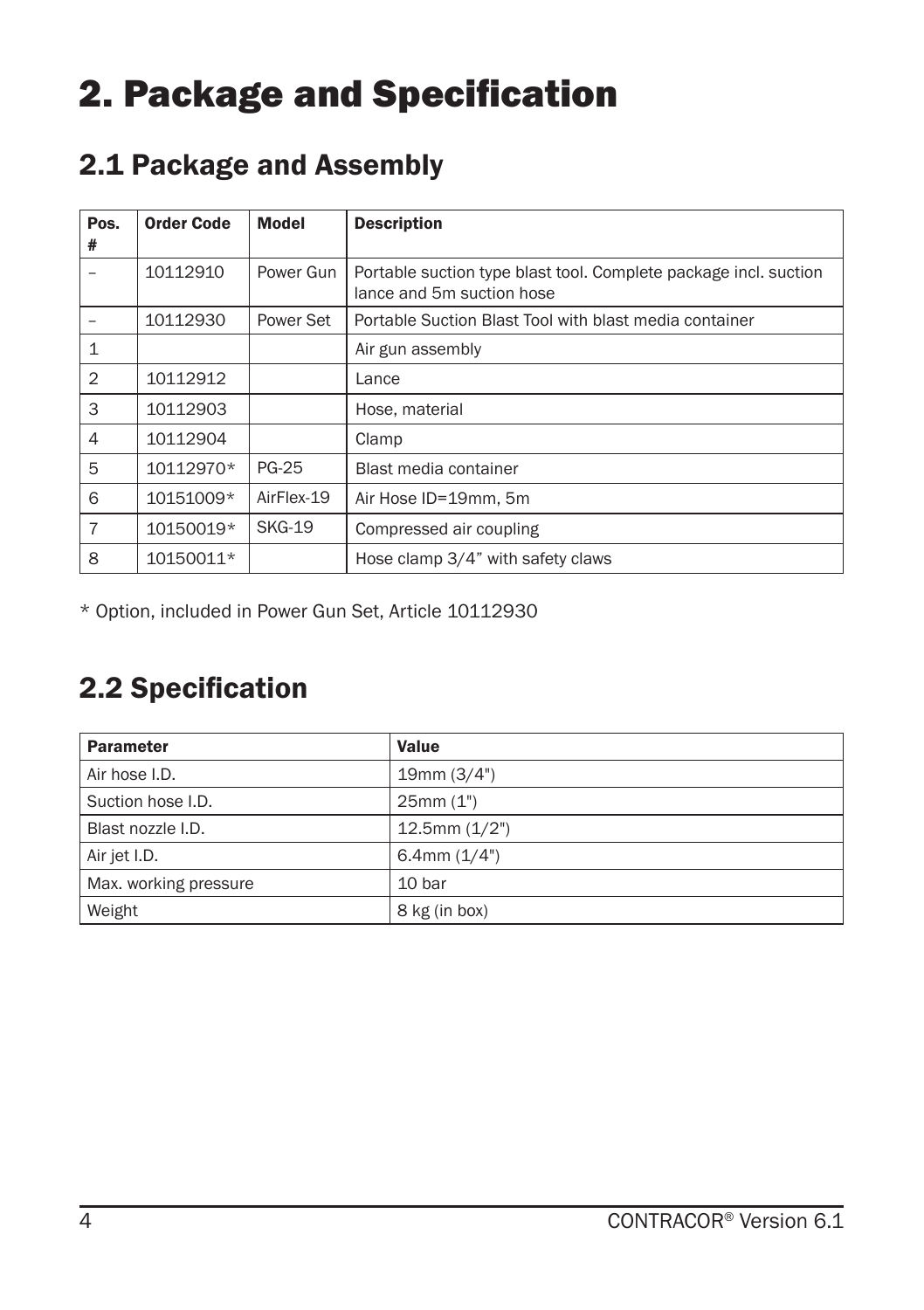

Fig. 2.1 Power Gun Set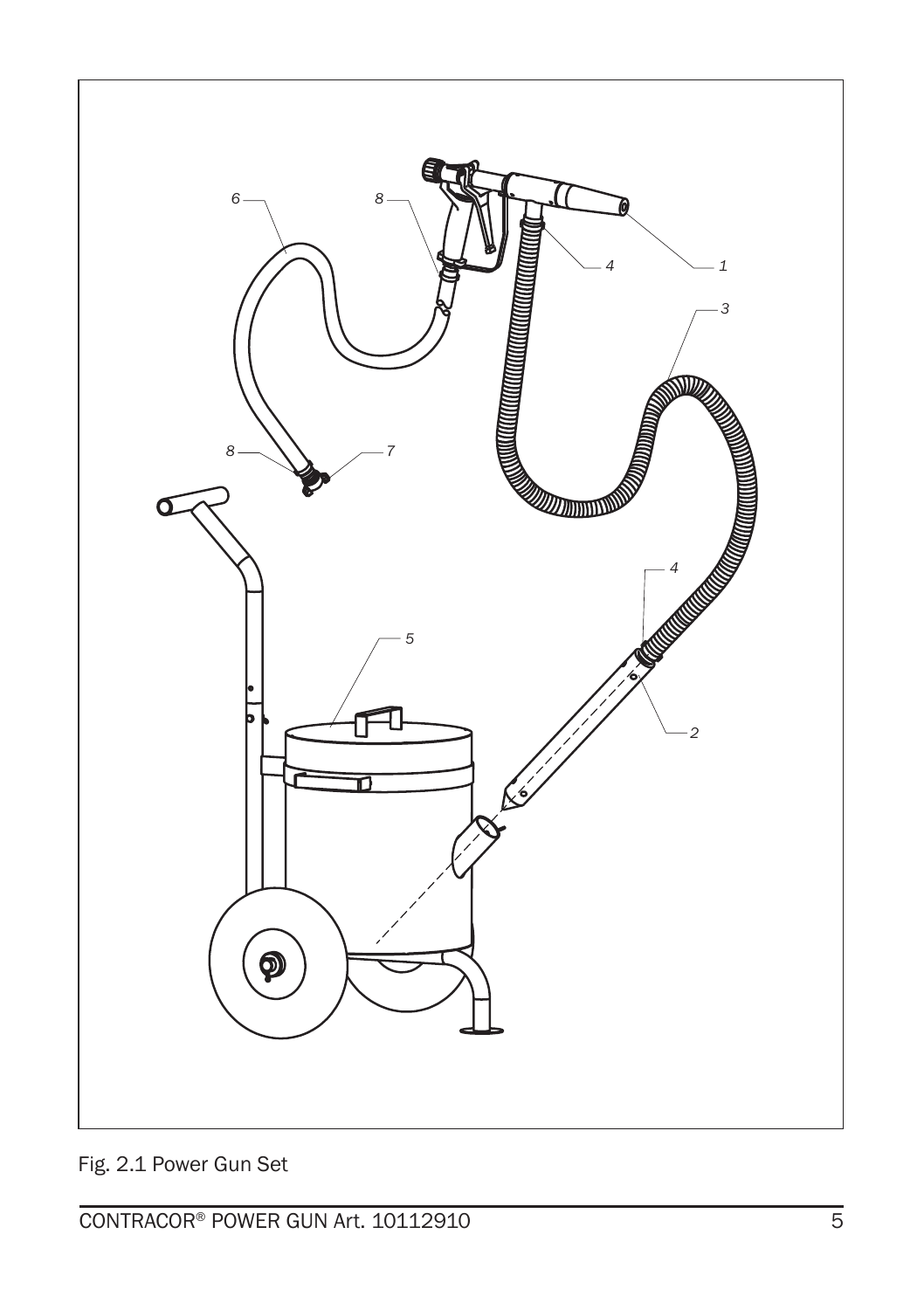## 3. General Description

The CONTRACOR POWER GUN is a suction blast tool ideally suited to small jobs or locations with limited air supplies. Thanks to its light weight and compact dimensions, the CONTRACOR POWER GUN can be used in places where erecting a conventional pressure blast machine would be awkward or inconvenient.

The POWER GUN can be used with all common blast media, to clean or etch metal, glass, stone or other hardwearing surfaces.

To operate the POWER GUN, just connect it to a compressed air source, and submerge the suction lance to which the abrasive hose is connected partially into a container of blast media.

To commence blasting, simply depress the lever on the POWER GUN. The tool operates according to Bernoulli's principle, where a low-pressure area is created by the compressed air rushing past the abrasive-injection point, where the abrasive hose is connected to the gun. This low-pressure area draws abrasive into the airstream, where mixing takes place. The air-abrasive mix is then exhausted out of the gun and strikes the blasting surface.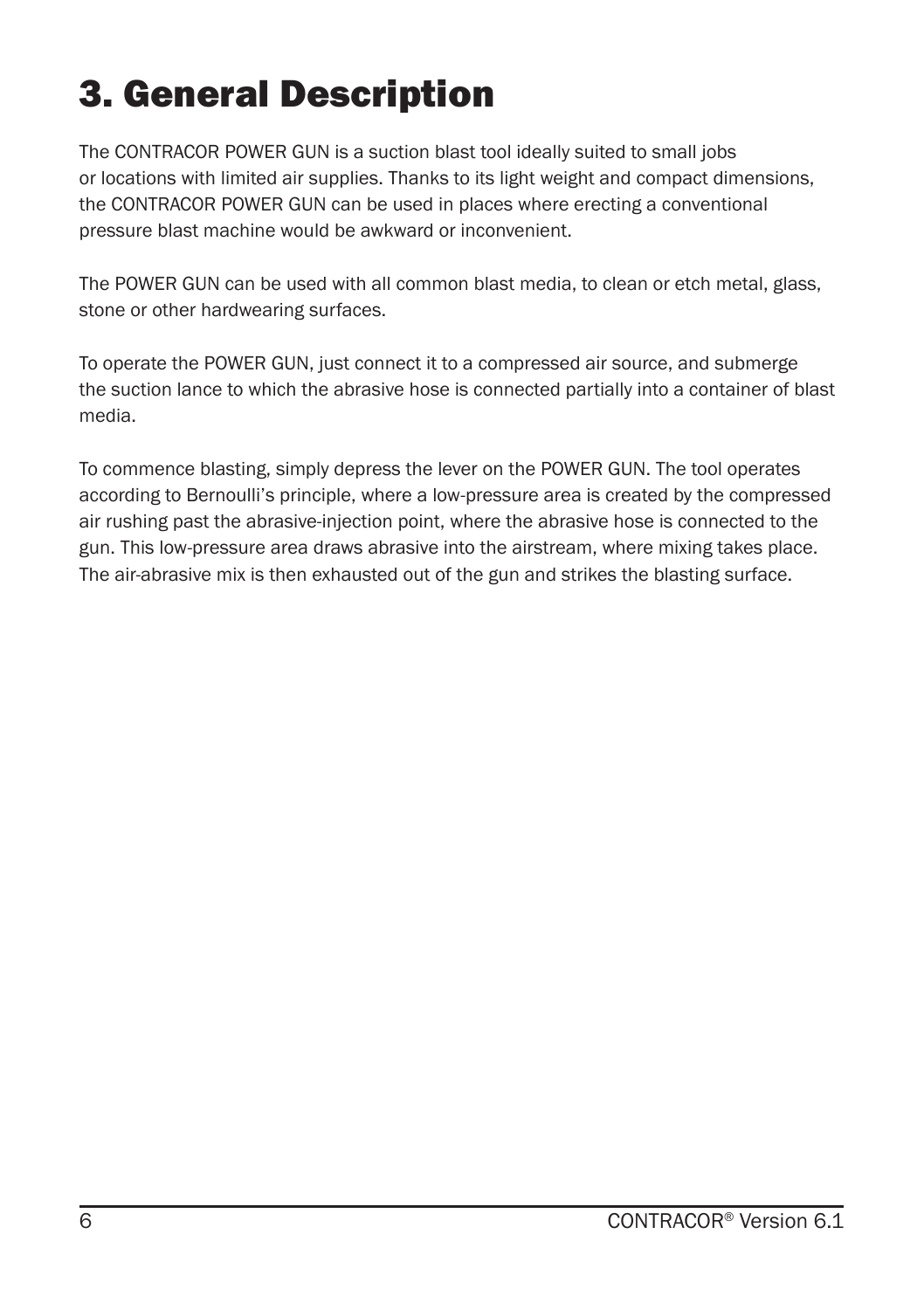## 4. Compressed Air and Abrasive

### 4.1 Compressed Air Requirements

The table below shows approximate air consumption  $(m^3/min)$  at various pressures (bar) for the power gun alone.

| bar                    | $\Omega$<br>Z.ŏ | つに<br>ن.ب | $\sim$<br>4.∠ | -<br>٠<br>$\cup$ . $\angle$ | 6.2                         | 6.9                  | ാ<br>O.J | ୬. ।            |
|------------------------|-----------------|-----------|---------------|-----------------------------|-----------------------------|----------------------|----------|-----------------|
| 'min<br>m <sup>3</sup> | 15<br>⊥.⊥∪      | <u>.</u>  | --            | -                           | $\sim$ $\sim$<br>ن. ے<br>-- | $\sim$ $\sim$<br>2.6 | ັ        | $\sim$<br>- 3.4 |

Table  $4.1.1$  Air consumption in  $m^3/min$ 

#### 4.2 Abrasive

Abrasive Size: The POWER GUN utilizes common abrasives that are 1.6mm and finer. Limited air supply, low blast pressure, or heavy abrasive may limit abrasive to smaller sizes.

Use only abrasives specifically manufactured for blast cleaning, that are compatible with the surface being blasted. Abrasive produced for other applications may be inconsistent in size and shape, and produce an unsatisfactory finish. Some abrasive may contain salts, corrosives, or other materials that could contaminate the surface being blasted.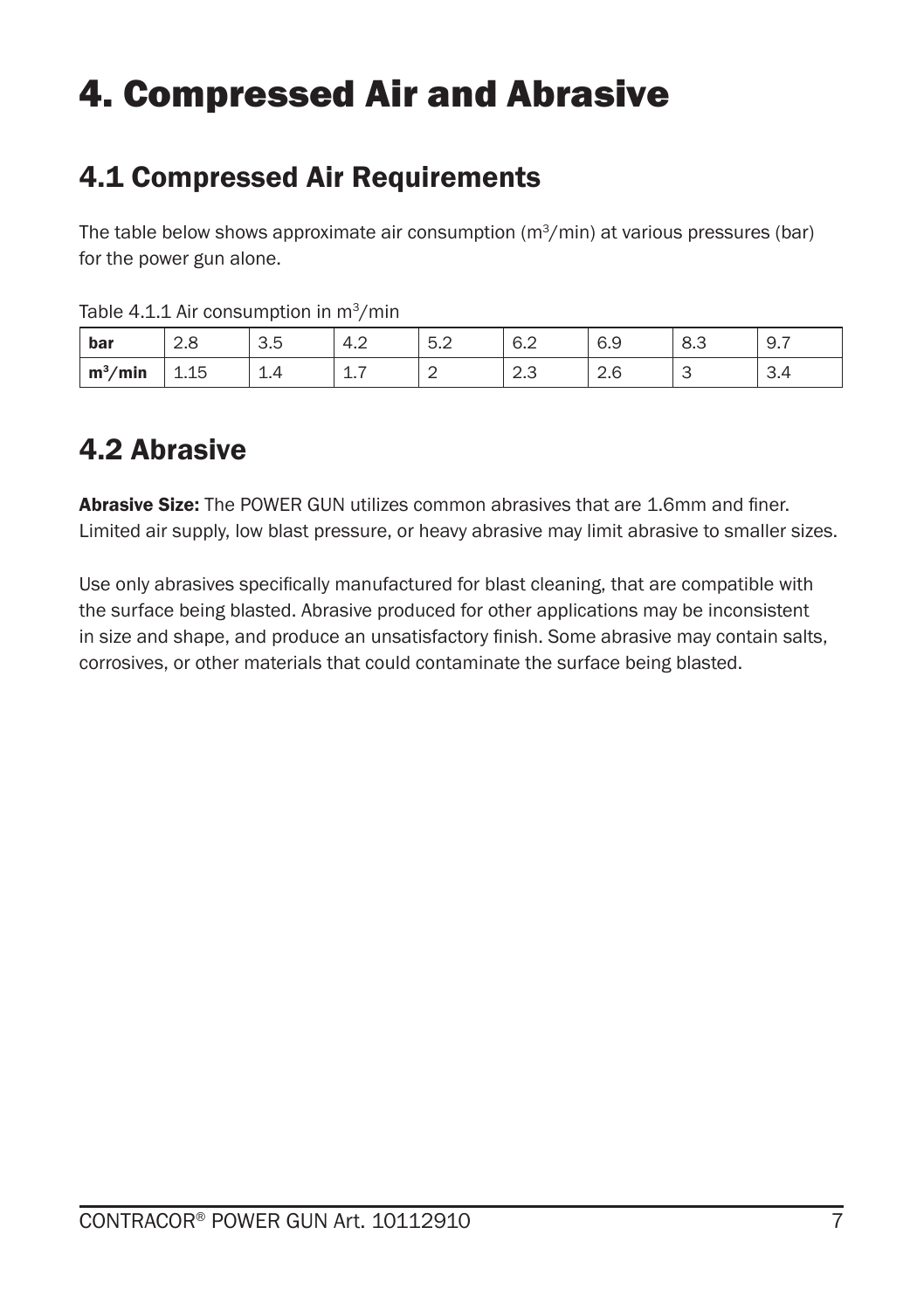## 5. Set-Up and Operation

### 5.1 Set-Up

An air filter is recommended in the air supply to remove condensed moisture from the air line.

Connect POWER GUN to a 19mm (3/4") lD air hose. An isolation valve is required at the air source to enable depressurization.

Secure all compressed-air supply hose connections with safety lock pins to prevent accidental disconnection.

### 5.2 Operation

Use the pointed end of the lance to pierce the bag of abrasive. Insert the lance into the abrasive. The upper (air-intake) holes must remain open, and outside of the abrasive.

Pressurize the air supply line.

Put on the appropriate protective gear, including supplied-air respirator, abrasive resistant clothing, leather gloves, and hearing protection as required.

Hold the gun approximately 150mm from the blast surface, and squeeze the trigger lever. Adjust the stand off distance and angle for optimum performance.

### 5.3 Shutdown

When finished blasting, remove the lance from the abrasive and shake abrasive from the material hose. If conditions are safe to do so, pull the trigger to further empty the hose.

When finished blasting, and after cleanup is completed, remove the respirator outside the blasting area, where the air is safe to breathe.

Depressurize the air supply line and shutdown the compressor.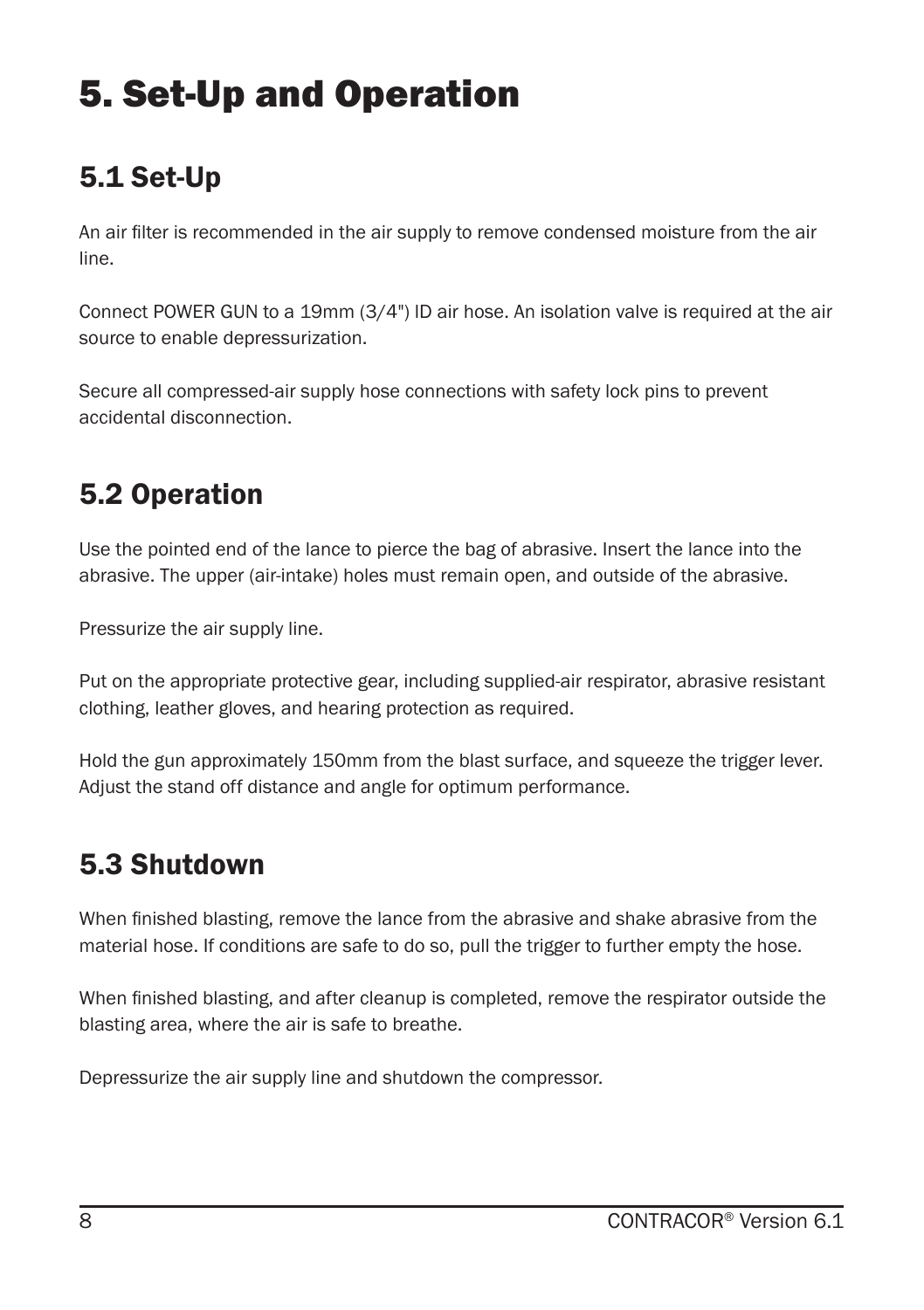## 6. Adjustments

### 6.1 Air Control Knob

The control knob adjusts the force of air (blast pressure) coming out the nozzle. Turning the knob clockwise decreases the blasting force for delicate jobs, and turning it counterclockwise increases the blast force for tougher jobs.

### 6.2 Hand Positioning

Loosen the three setscrews (S) securing the mixing chamber (M) to the air jet assembly.

Rotate the mixing chamber (M) to obtain the most comfortable position while holding the grip assembly and material hose.

Make sure the jet is fully seated into the mixing chamber before tightening the setscrews.



Fig. 6.1.1 Air Control Knob



Fig. 6.2.1 Hand Positioning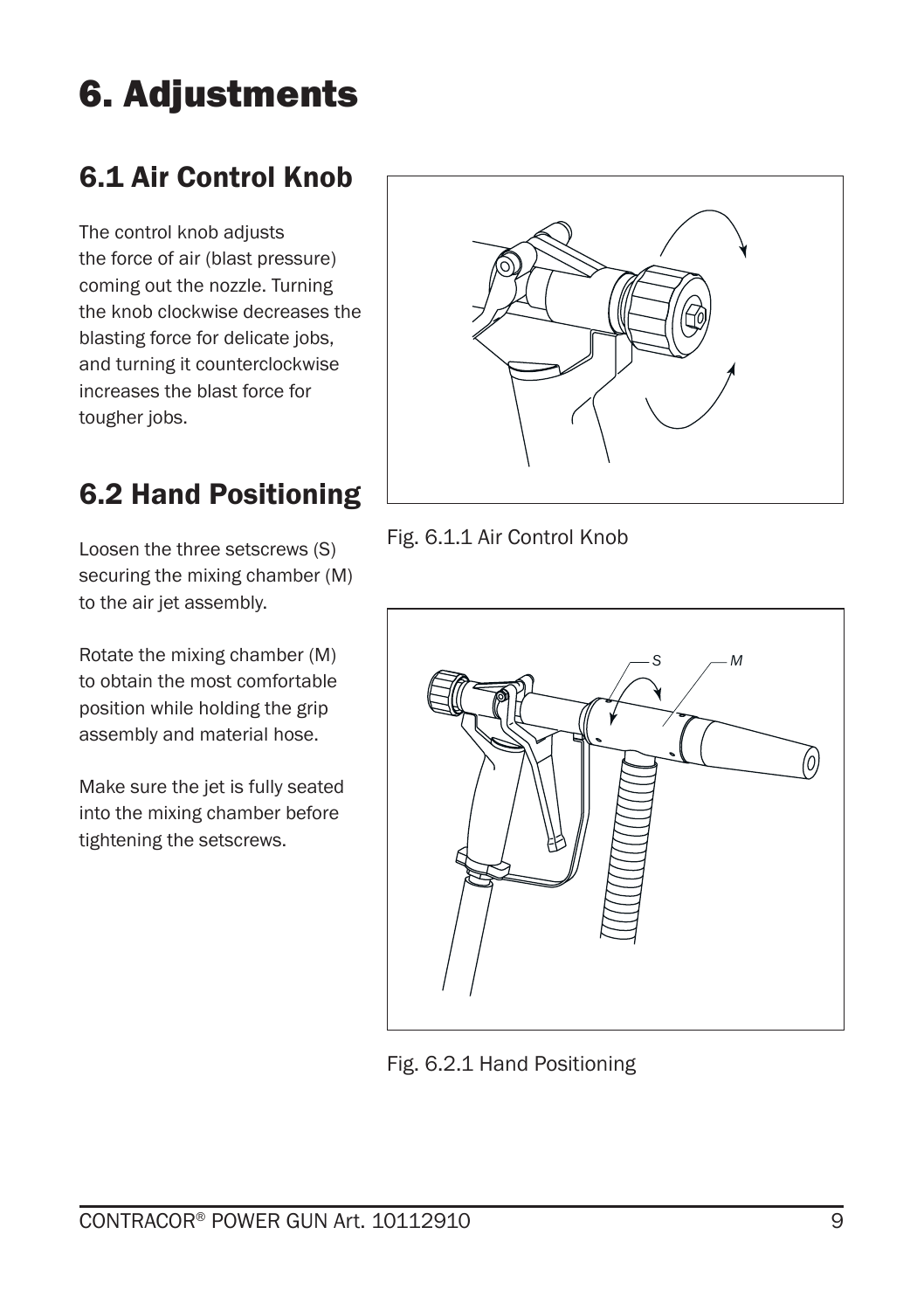## 7. Maintenance

#### ATTENTION!  $\bigwedge$

Failure to observe the following procedure before performing any maintenance or service could cause serious injury or death from the sudden release of compressed air.

- Lock out and tag out the compressed air supply.
- Bleed the air supply line.

Periodically inspect the air jet, mixing chamber, nozzle, and material hose for wear.

A new nozzle has a 12.5mm (1/2") ID orifice. Replace the nozzle when its diameter has increased by more than 1.5mm or sooner if suction diminishes noticeably.

Periodically inspect the grip and trigger assembly for air leaks. Repair at the first sign of leaks.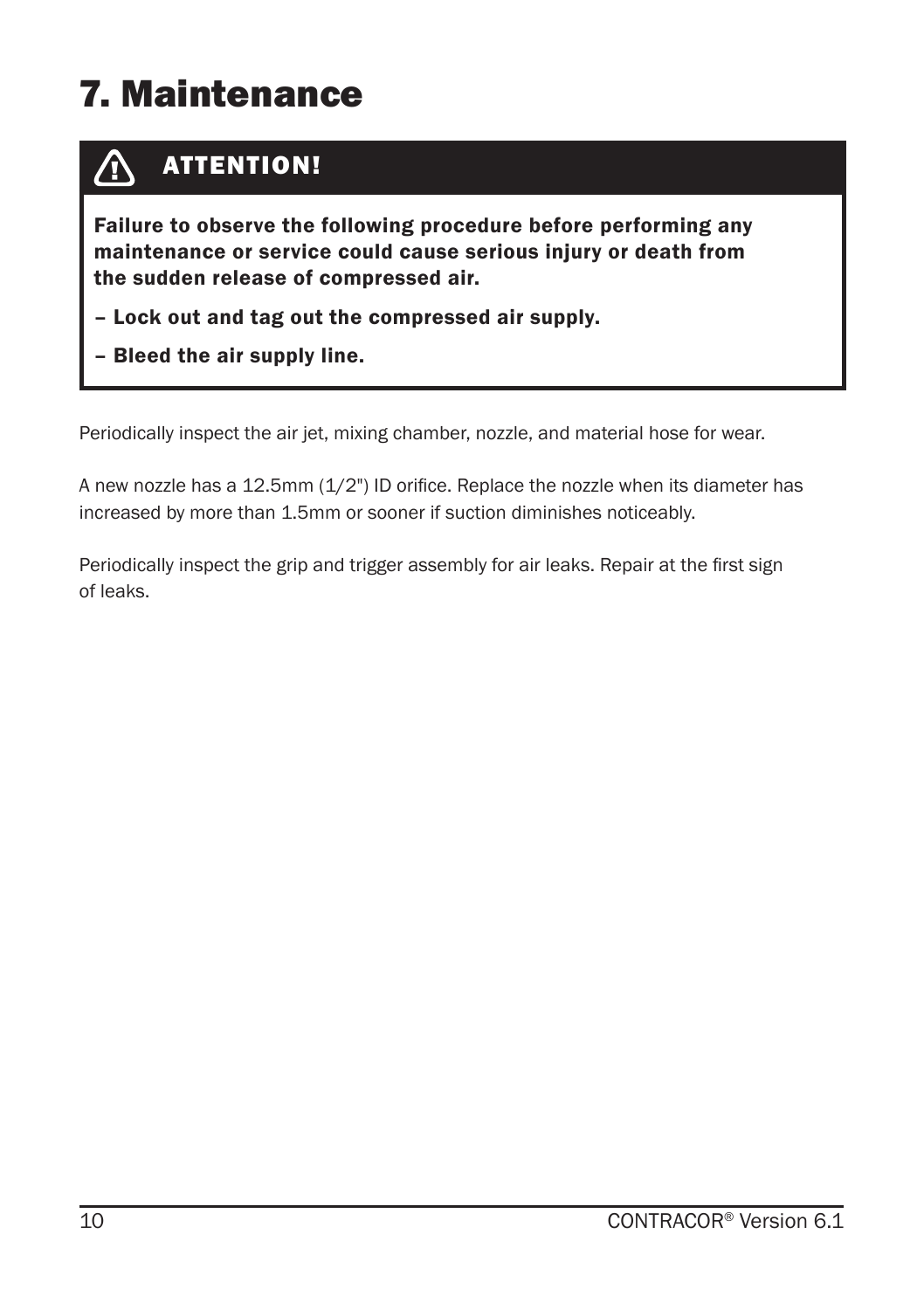## 8. Troubleshooting

| <b>Problem</b>   | Reason                                                                                                                                            | <b>Solution</b>                                                                                                           |
|------------------|---------------------------------------------------------------------------------------------------------------------------------------------------|---------------------------------------------------------------------------------------------------------------------------|
| No Abrasive Flow | Foreign material in the mixing<br>chamber assembly.                                                                                               | Remove nozzle and check for<br>blockage in the suction head<br>and nozzle.                                                |
|                  | Abrasive blockage in the<br>material hose. If the material<br>hose packs with abrasive, it is<br>a sign that the abrasive mixture<br>is too rich. | Make sure the air-intake holes<br>in the lance are open.                                                                  |
|                  | Worn nozzle.                                                                                                                                      | Replace nozzle when the<br>orifice is worn to 9/16", or<br>sooner if production decreases<br>noticeably.                  |
|                  | Air jet worn.                                                                                                                                     | Inspect end of air jet and<br>replace when wear reaches the<br>orifice.                                                   |
|                  | Air jet and/or nozzle not seated<br>correctly.                                                                                                    | The jet and nozzle must be<br>fully seated into the mixing<br>chamber, and the setscrews<br>must be tight.                |
|                  | Abrasive bridging at the lance's<br>abrasive inlet holes. Frequent<br>bridges or blockage are most<br>likely caused by damp abrasive.             | Empty the material hose and<br>hopper of abrasive, and store<br>the abrasive in an airtight<br>container when not in use. |
|                  | Hole worn in material hose.                                                                                                                       | Inspect hose for holes and<br>inspect the clamps for leaks.<br>Repair as needed.                                          |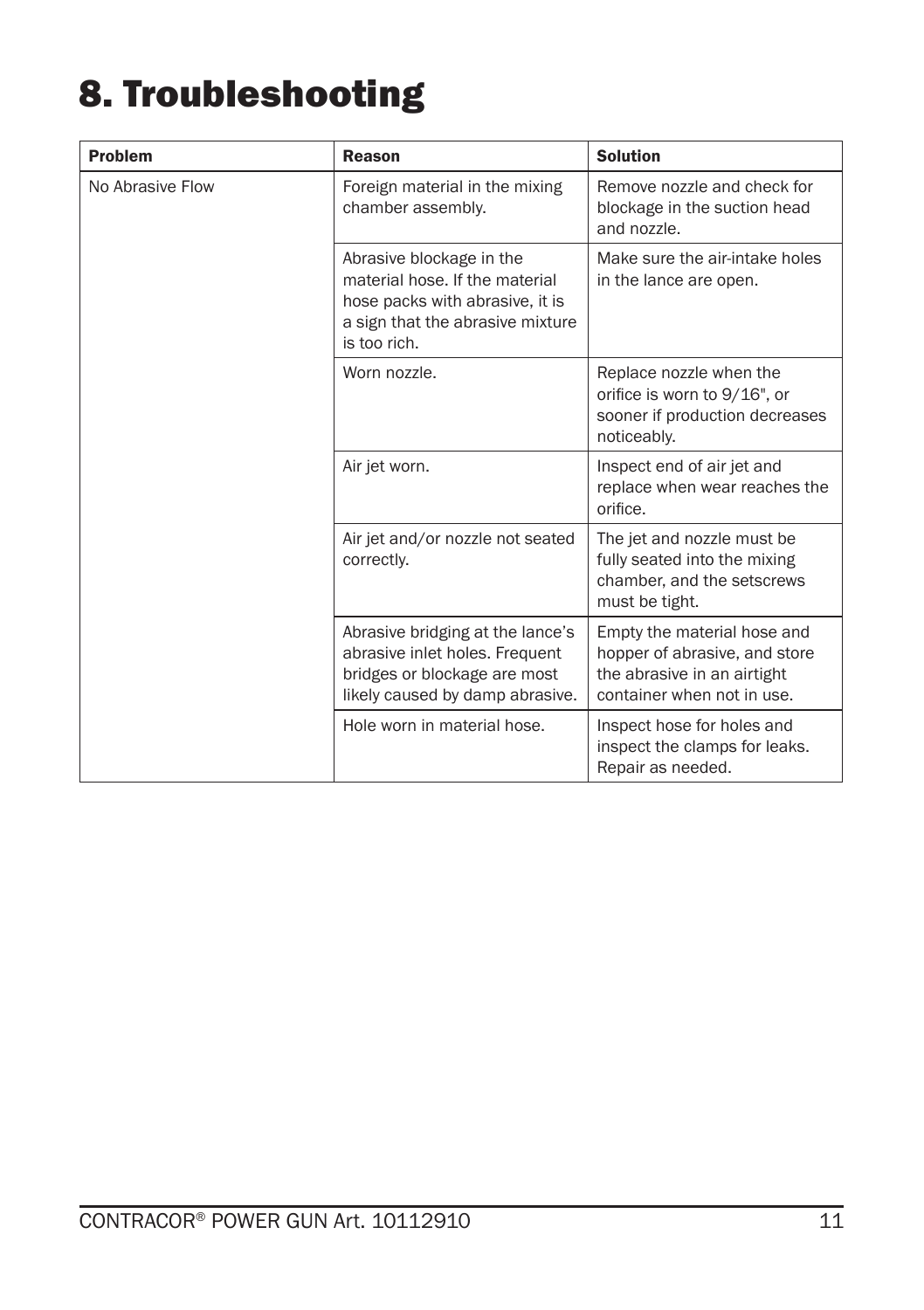### 9. Spare Parts

### 9.1 Blast Gun Assembly

#### Table 9.1.1

| Pos. $#$ | <b>Order Code</b> | <b>Description</b> |
|----------|-------------------|--------------------|
|          | 10112915          | Air gun assembly   |
| 2        | 10112916          | Nozzle             |
| 3        | 10112917          | Air jet            |
| 4        | 10112918          | Mixing chamber     |



Fig. 9.1.1 Blast Gun Assembly

*9*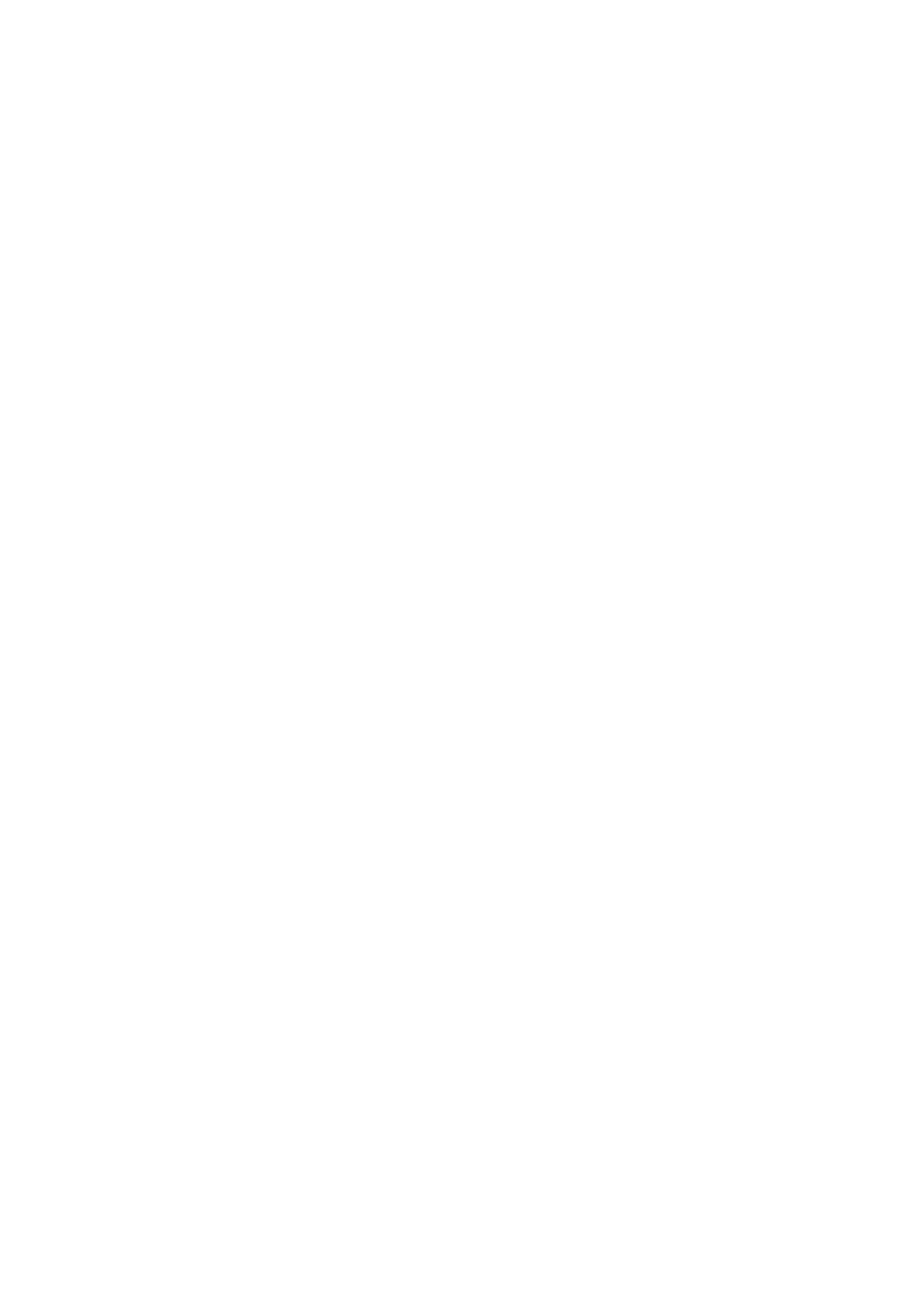### Inhaltsverzeichnis

| 1. Sicherheitshinweise                           | 15 |
|--------------------------------------------------|----|
| 2. Lieferumfang/Ersatzteile und technische Daten | 16 |
| 3. Übersicht                                     | 18 |
| 4. Druckluftbedarf und Strahlmittel              | 19 |
| 5. Aufbau und Bedienung                          | 20 |
| 6. Feinjustierung                                | 21 |
| 7. Wartung                                       | 22 |
| 8. Fehlerbeseitigung                             | 23 |
| 9. Ersatzteile                                   | 24 |

#### $\bigwedge$ VORSICHT!

LESEN UND VERSTEHEN SIE DIESE BEDIENUNGSANLEITUNG VOLLSTÄNDIG VOR BEGINN DER ARBEIT.

DIE HIERAUF FOLGENDEN INFORMATIONEN SIND FÜR DIE ARBEITSPLATZSICHERHEIT UND GESUNDHEIT DES BEDIENERS UND DER SICH IN DER ARBEITSUMGEBUNG BEFINDENDEN MITARBEITER VON HÖCHSTER BEDEUTUNG.

#### VORSICHT! **A**

FÜLLEN SIE BITTE DIE GARANTIEKARTE AUS NACH ERHALT DES GERÄTS.

BEI NICHT VOLLSTÄNDIG AUSGEFÜLLTER GARANTIEKARTEN KÖNNEN GARANTIELEISTUNGEN NICHT IN ANSPRUCH GENOMMEN WERDEN.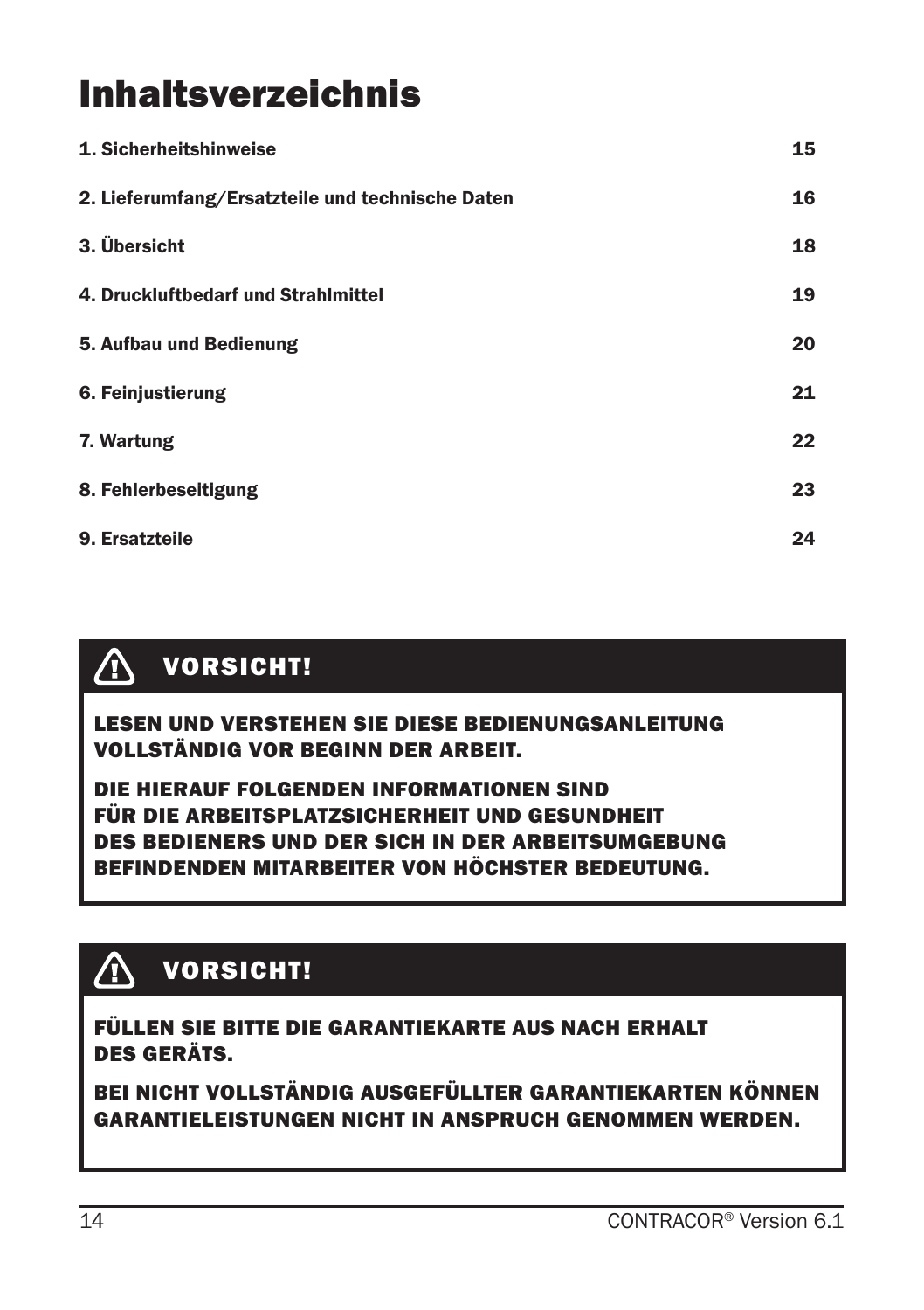## 1. Sicherheitshinweise

#### Λ VORSICHT!

WICHTIGE INFORMATIONEN FÜR SICHERES SANDSTRAHLEN.

- 1. Die Bedienungsperson und alle sich innerhalb eines Kreises von 15m um den Arbeitsplatz sich befindenden Personen müssen Sicherheitsbrillen tragen.
- 2. Überprüfen Sie auf Silikose oder sonstige Risiken.
- 3. Stahlen Sie nicht mit verschlissenem oder beschädigtem Material.
- 4. Die Düse soll nur auf die zu strahlende Fläche gerichtet werden.
- 5. Nur trockene, reine, zweckbestimmte Strahlmittel dürfen verwendet werden.
- 6. Unbeschützte Mitarbeiter sollen den Arbeitsplatz nicht betreten.
- 7. Überprüfen Sie Kupplungen und Schläuche auf Verschleiß vor Beginn der Arbeit.
- 8. Nur Contracor Ersatzteile dürfen verwendet werden; der Ersatz durch Teile anderer Hersteller oder durch modifizierte Teile kann erhebliche Sicherheitsrisiken bergen!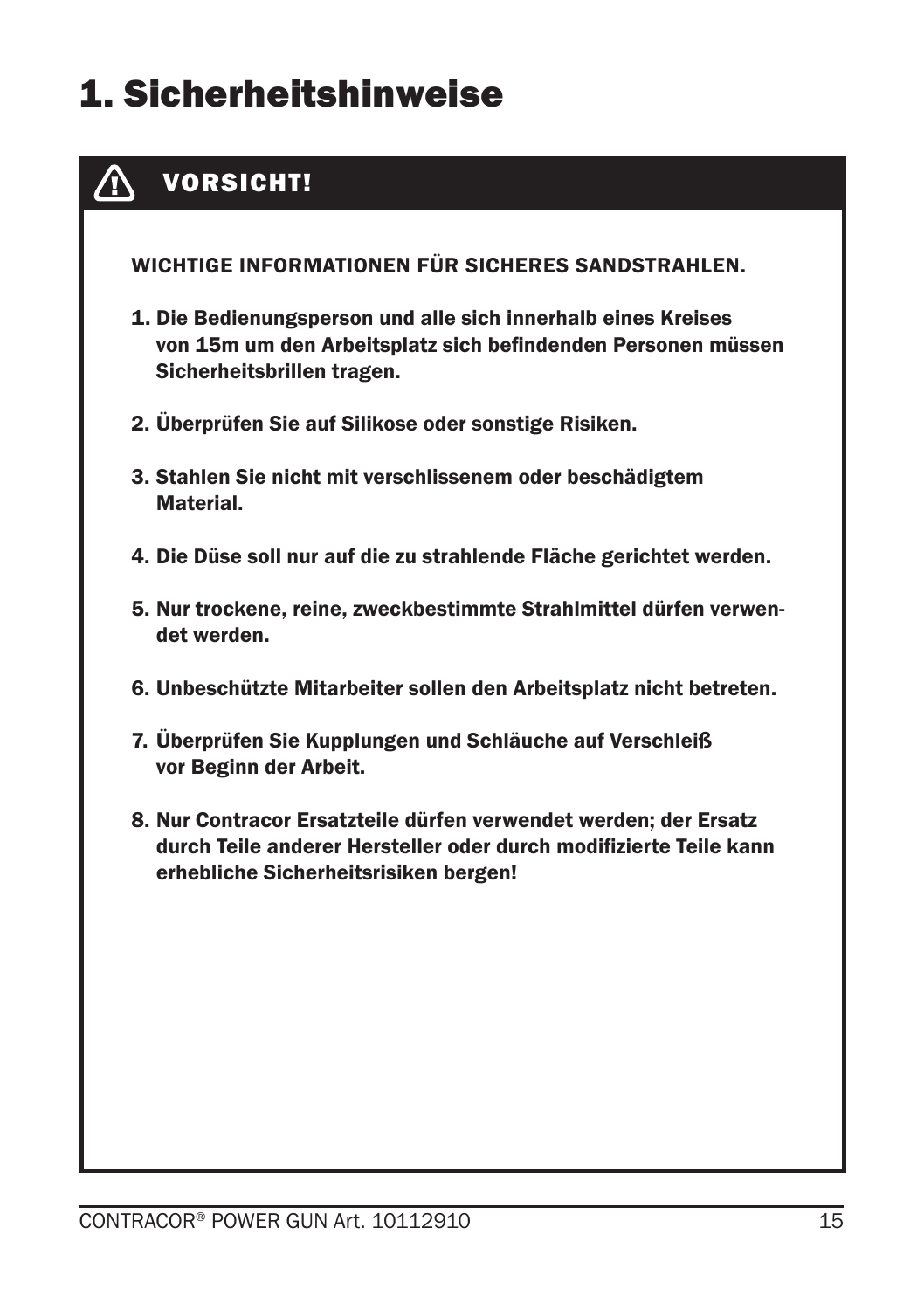### 2. Lieferumfang/Ersatzteile und technische Daten

### 2.1 Lieferumfang

| Pos.<br>#      | Bestellungs-<br>nummer | <b>Modell</b> | <b>Beschreibung</b>                                                                   |
|----------------|------------------------|---------------|---------------------------------------------------------------------------------------|
|                | 10112910               | Power Gun     | Portables Saugstrahlgerät Inkl. Strahlmittelsauglanze und 5m<br>Strahlmittelschlauch. |
|                | 10112930               | Power Set     | Power Set Mobiles Injektor Strahlgerät mit Strahlmittelbehälter                       |
| $\mathbf{1}$   |                        |               | Luftpistole                                                                           |
| $\overline{2}$ | 10112912               |               | Strahlmittelsauglanze                                                                 |
| 3              | 10112903               |               | Strahlmittelschlauch                                                                  |
| 4              | 10112904               |               | Schlauchschelle                                                                       |
| 5              | 10112970*              | <b>PG-25</b>  | Strahlmittelbehälter                                                                  |
| 6              | 10151009*              | AirFlex-19    | Luftschlauch ID=19mm, 5m                                                              |
| $\overline{7}$ | 10150019*              | <b>SKG-19</b> | Schlauchkupplung                                                                      |
| 8              | 10150011*              |               | Schlauchklemmen 3/4" mit Sicherungsklauen                                             |

\* Option, enthalten in Power Gun Set, Artikel 10112930

### 2.2 Technische Daten

| <b>Parameter</b>  | Wert                  |
|-------------------|-----------------------|
| Luftschlauch I.D. | 19mm (3/4")           |
| Saugschlauch I.D. | 25mm(1")              |
| Strahldüse I.D.   | $12.5$ mm $(1/2")$    |
| Luftdüse I.D.     | 6.4mm $(1/4")$        |
| Max. Arbeitsdruck | 10 bar                |
| Gewicht           | 8 kg (mit Verpackung) |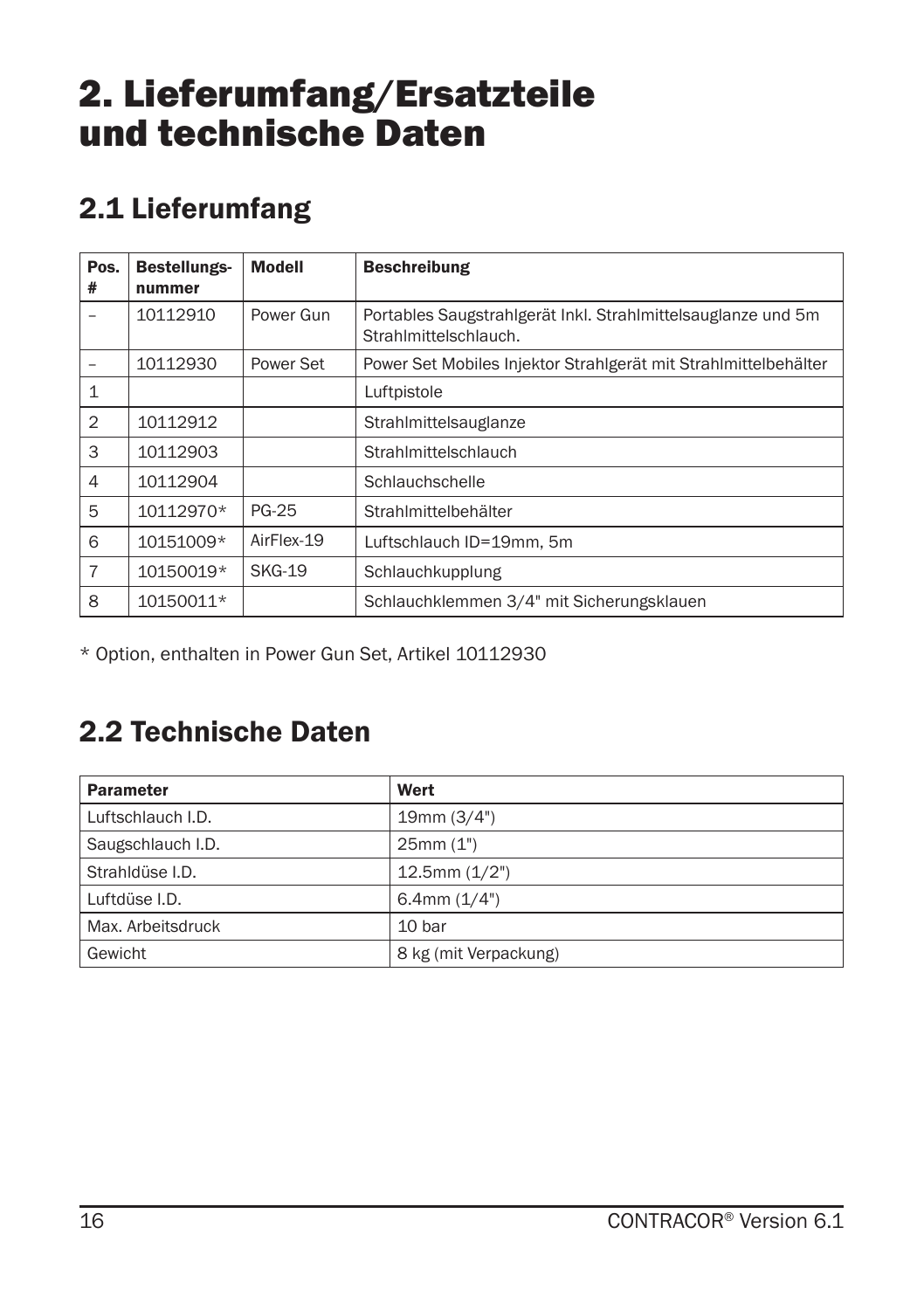

Abb. 2.1 Power Gun Set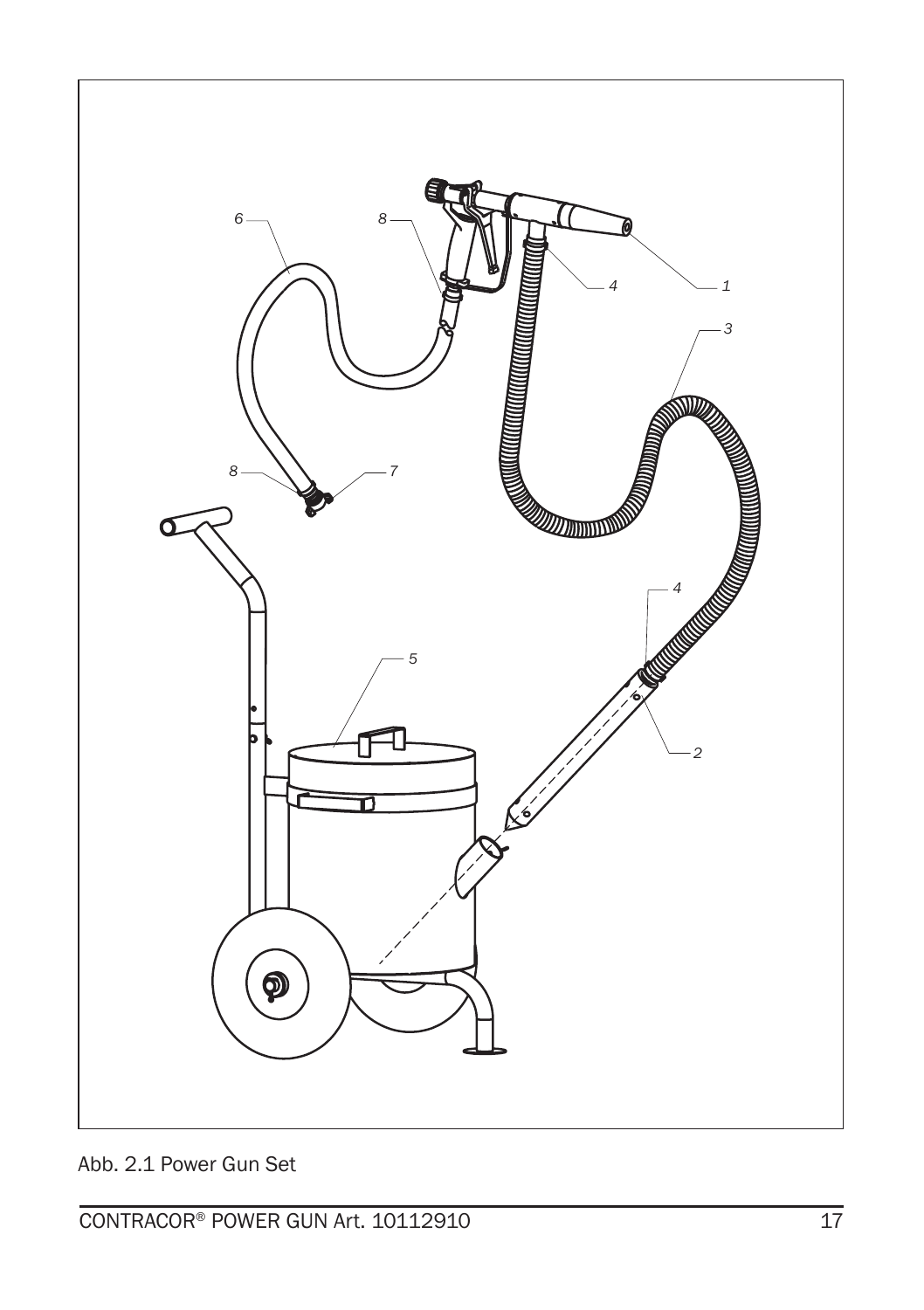## 3. Übersicht

Das Contracor Power Gun ist ein Saugstrahlgerät das sich hervorragend zu kleinen Anwendungen oder Orten mit begrenzten Druckluftversorgungen eignet. Dank seinen niedrigen Gewichts und kompakter Abmaßen kann der Contracor Power Gun an Stellen benutzt werden wo das aufbauen einen konventionellen Strahlgeräts zu aufwendig oder unnötig sei.

Der Power Gun kann mit allen gebräuchlichen Strahlmittel benutzt werden um Metalle, Glas, Stein oder andere harte Oberflächen zu säubern.

Das Strahlen mit dem Power Gun ist verblüffend einfach; das Power Gun muss bloß an eine Druckluftversorgung angeschlossen werden, und die Strahlmittelsauglanze in ein Strahlmittelbehälter eintauchen.

Um den Strahlvorgang zu starten, den Schalter einfach betätigen. Die Funktionsweise des Power Guns beruht auf das Bernouilliprinzip, in dem ein Niederdruckgebiet durch das Beschleunigen der Luft an der Strahlmitteleinspritzstelle entsteht und Strahlmittel in den Luftstrom eingesaugt wird, wo das Strahlmittel mit der Luft vermischt wird. Die Mischung aus Luft und Strahlmittel tritt folgend mit hoher Geschwindigkeit aus der Düse des Power Guns und prallt auf die zu reinigende Oberfläche.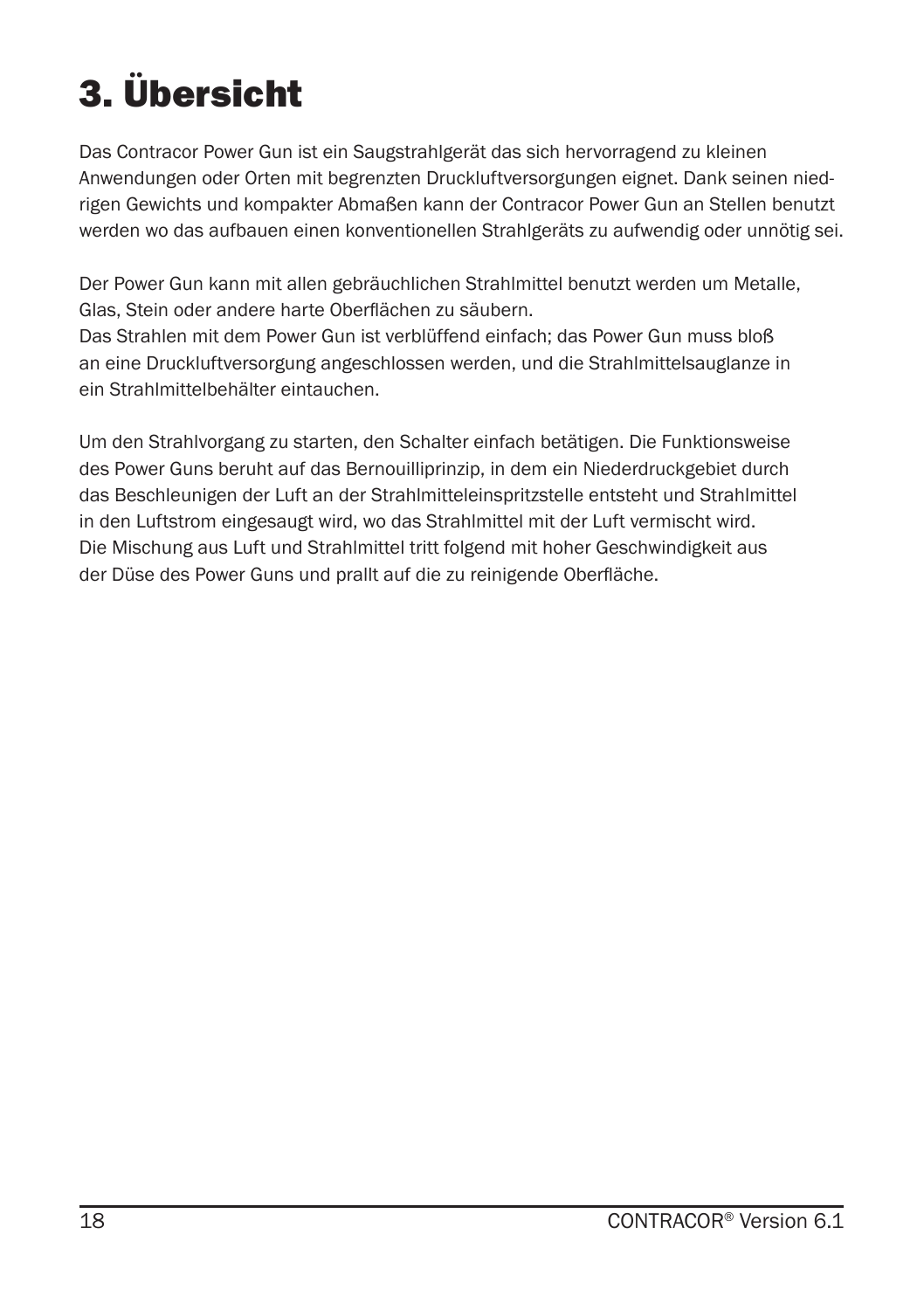## 4. Druckluftbedarf und Strahlmittel

### 4.1 Druckluftbedarf

Aus der Tabelle können Sie den Druckluftbedarf des Injektor Strahlgeräts bei verschiedenen Drücken entnehmen.

| ______     |                 | .                 |                     |                                                  |                      |     |     |                 |
|------------|-----------------|-------------------|---------------------|--------------------------------------------------|----------------------|-----|-----|-----------------|
| <b>Bar</b> | $\Omega$<br>2,0 | $\sim$ $-$<br>ن,ب | $\sim$<br>–,∠       | π<br>$\overline{\phantom{a}}$<br>$\cup, \subset$ | 6,2                  | 6,9 | 8,3 | 19.1            |
| $m^3/m$ in | 15<br>⊥,⊥∪      | <u>.</u>          | -<br>$\overline{ }$ | C<br>-                                           | $\sim$ $\sim$<br>ں,ے | 2,6 |     | $\sim$<br>- 9.4 |

Tabelle 4.1.1. Druckluftverbrauch (m<sup>3</sup>/min)

#### 4.2 Strahlmittel

Mit dem Power Gun können Strahlmittel mit einer Körnung 1,6 mm oder kleiner benutzt werden. Beim Betrieb bei niedrigen Drücken oder niedriger Luftmenge muss eventuell Strahlmittel mit kleinerem Querschnitt verwendet werden.

Benutzen Sie nur Strahlmittel die explizit für das Sandstrahlen geeignet sind, und die für die zu reinigende Oberflächen geeignet sind. Strahlmittel für andere Zwecke kann in Größe und Form der Partikel Unregelmäßigkeiten aufweisen, und ein nicht-zufriedenstellendes Ergebnis ergeben. Einige Strahlmittel enthalten Salze oder andere korrosiv-wirkende Stoffe die die zu reinigende Oberflächen kontaminieren könnten.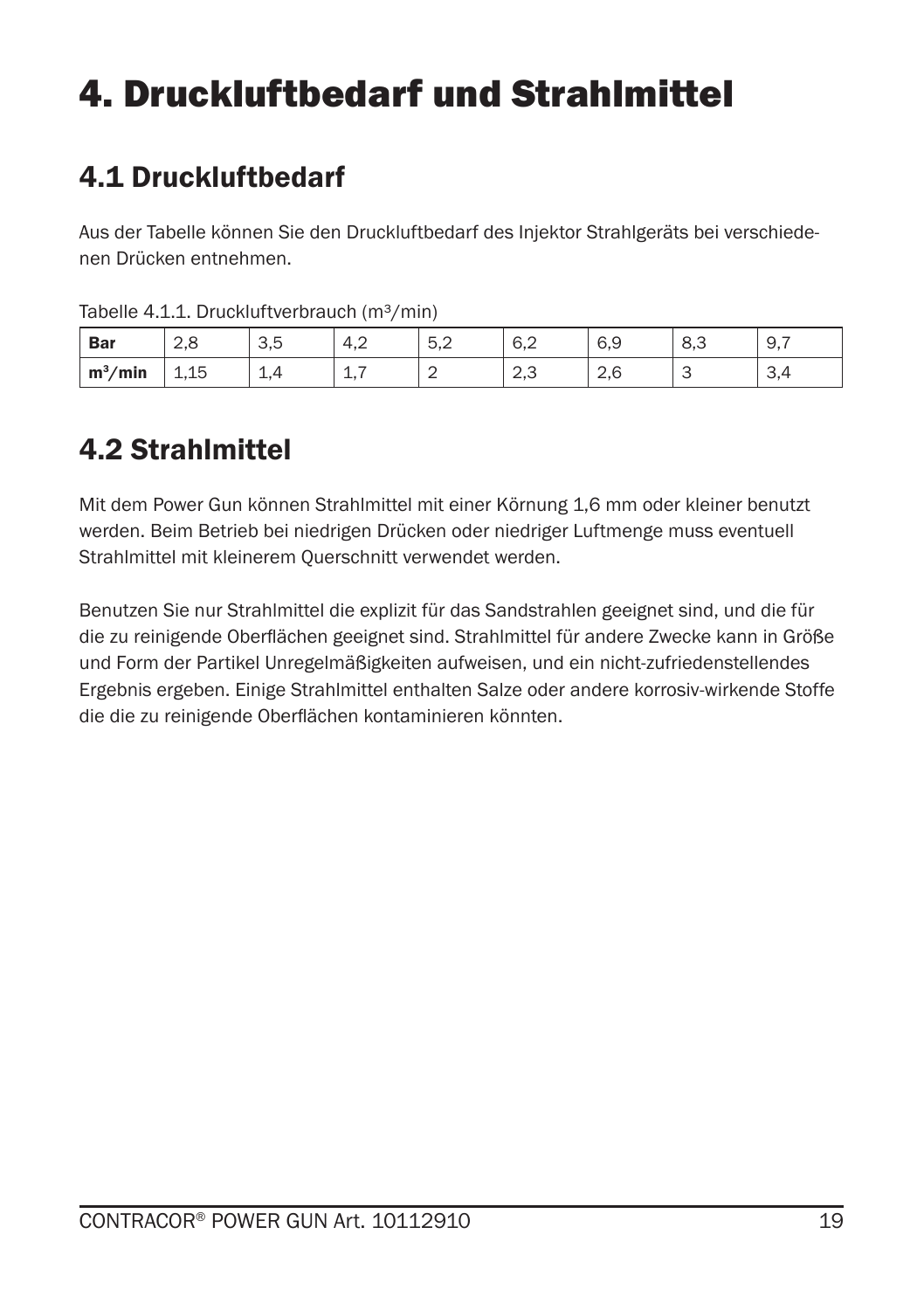## 5. Aufbau und Bedienung

### 5.1 Aufbau

Es wird empfohlen einen Luftfilter in die Luftversorgung einzubauen, um Kondenswasser aus der Leitung zu entfernen.

Verbinden sie das Injektor Strahlgerat mit der Luftversorgung mit einer Leitung mit Durchmesser 19mm (3/4"). Benutzen Sie ein Isolierventil um das Druckablassen zu ermoglichen.

Sichern Sie alle Verbindungen mit Sicherheitsschlossstifte um unbeabsichtigte Trennungen der Schläuche zu vermeiden.

### 5.2 Bedienung

Benutzen Sie das spitze Ende der Strahlmittelsauglanze um einen Sack Strahlmittel durchzustechen. Tauchen Sie die Strahlmittelsauglanze in den Strahlmittelsack. Die obersten Lufteinlasslöcher der Sauglanze müssen noch frei zu sehen sein, dürfen nicht durch Strahlmittel geschlossen werden.

Erhöhen Sie den Luftdruck in der Luftleitung.

Schützen Sie sich mit geeigneter Schutzkleidung. Hierzu gehört eine Atemschutzmaske, Strahlmittelfeste Bekleidung, Lederhandschuhe und Gehörschutz.

Halten Sie das Injektor Strahlgerät ca. 150mm über der Oberfläche und ziehen Sie den Abzugshebel. Ändern Sie den Abstand und Winkel zur Arbeitsfläche für optimale Strahleffizienz.

### 5.3 Abschalten

Ist der Strahlvorgang beendet, ziehen Sie die Strahlmittelsauglanze aus dem Strahlmittelsack/ behälter und durch schütteln lösen Sie restliche Strahlmittel aus der Strahlmittelleitung. Wo keine Gefahr besteht, ziehen Sie kurz den Abzugshebel um die Leitung vollständig zu leeren.

Nach dem Aufräumen von dem Arbeitsplatz können Sie die Atemschutzmaske außerhalb des Arbeitsbereiches entfernen.

Lassen Sie den Druck in der Druckluftleitung ab und schalten Sie die Druckluftversorgung ab.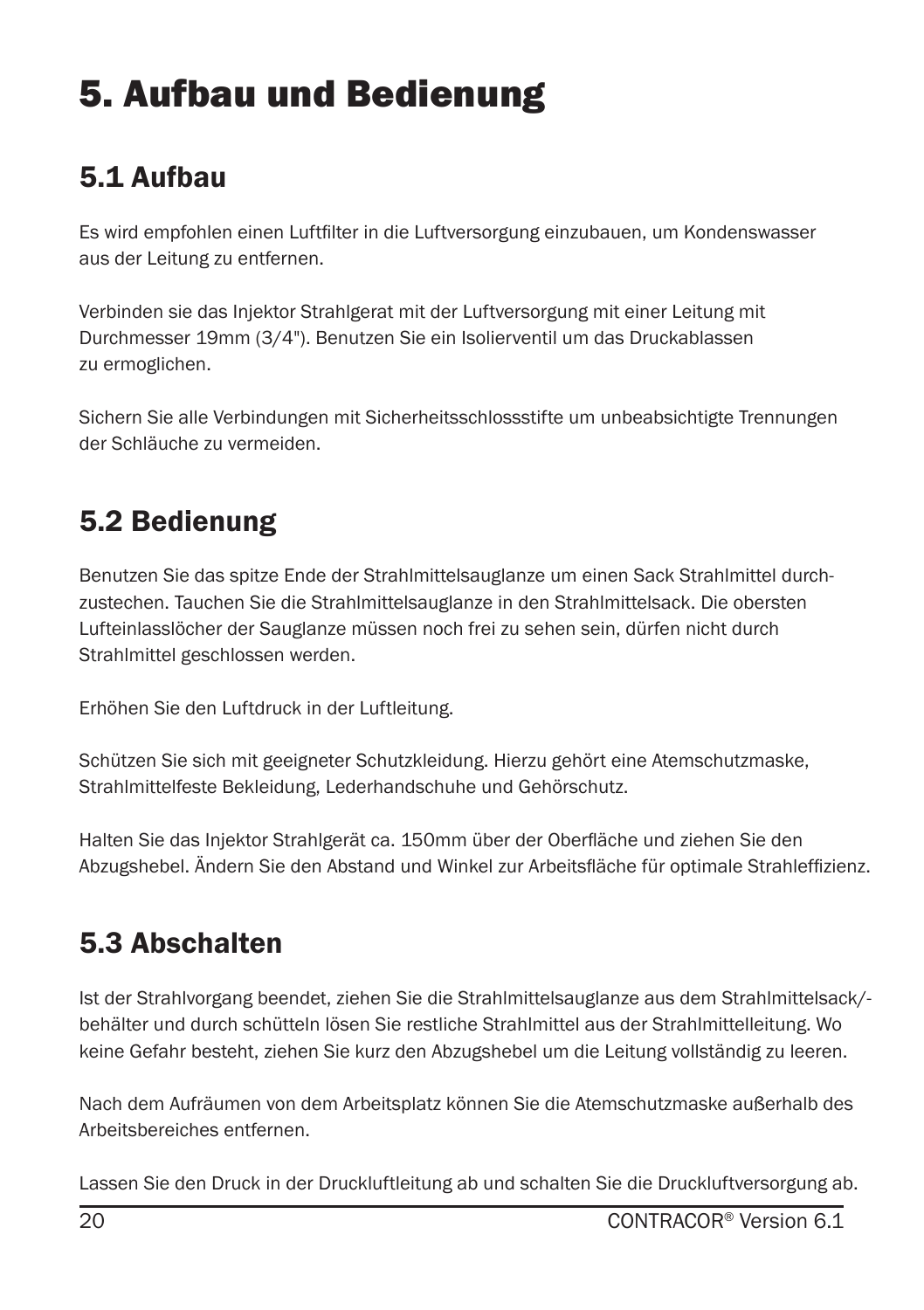## 6. Feinjustierung

# 6.1 Luftdurchflus- seinstellung

Der Drehknopf an dem Ende des Geräts stellt den Luftdurchfluss und -Druck und folgend die Strahlkraft ein. Wird der Drehknopf in Uhrzeigersinn gedreht, wird die Strahlkraft verringert, z.B. für empfindliche Arbeiten. Das Drehen des Knopfes gegen den Uhrzeigersinn erhöht die Strahlkraft, z.B. für intensive Strahlarbeiten.

#### 6.2 Einstellung der Handhaltung

Lockern Sie die drei Fixierschrauben (S) die die Mischungskammer (M) mit der Luftdüsenbaugruppe fixieren.

Drehen Sie die Mischungskammer so weit bis eine bequeme Haltungsposition erreicht ist – halten Sie dabei das Strahlgerät mit beiden Händen.

Stellen Sie sicher, dass die Strahlmitteldüse richtig sitzt bevor Sie die Fixierschrauben wieder anziehen.



Abb. 6.1.1 Luftdurchflusseinstellung



Abb. 6.2.1 Einstellung der Handhaltung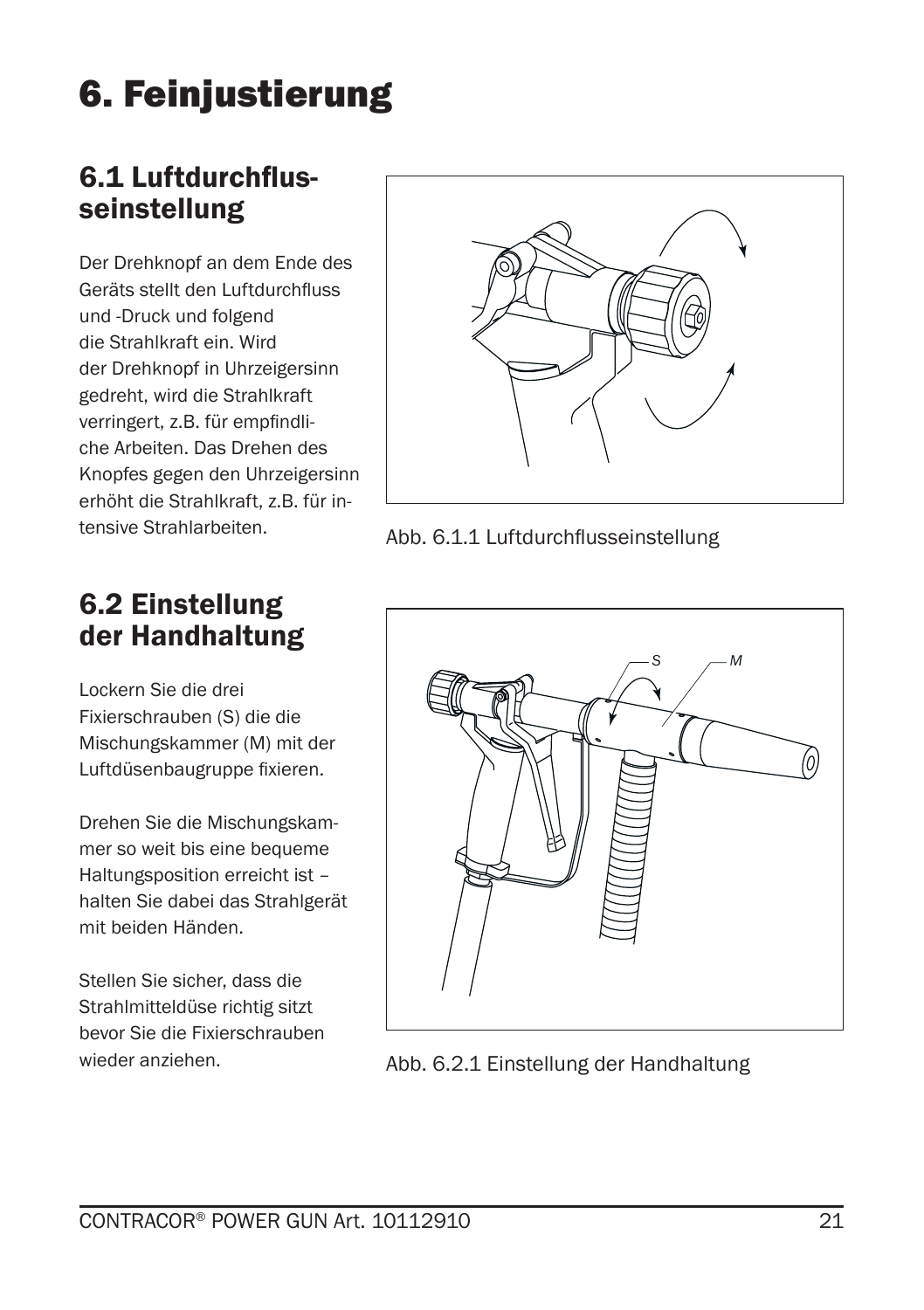## 7. Wartung



#### ACHTUNG!

Vor Wartungsarbeiten müssen folgende Schritten durchgeführt werden:

– Sperren Sie die Luftzufuhr

– Lassen Sie den Druck in der Luftleitung ab

Versäumen dieser zwei Prozeduren kann schwerwiegende Verletzungen oder sogar den Tod zu Folge haben!

Luftdüse, Mischungskammer, Düse und Strahlmittelschlauch sollen periodisch untersucht werden.

Eine neue Düse hat einen Öffnungsdurchmesser von 12,5mm (1/2"). Die Düse soll erneuert werden wenn der Öffnungsdurchmesser größer um 1,5mm ist, oder die Saugkraft deutlich geringer geworden ist.

Untersuchen Sie periodisch den Griff und die Abzugshebeleinrichtung auf Leckagen, und reparieren Sie sofort alle Leckagen.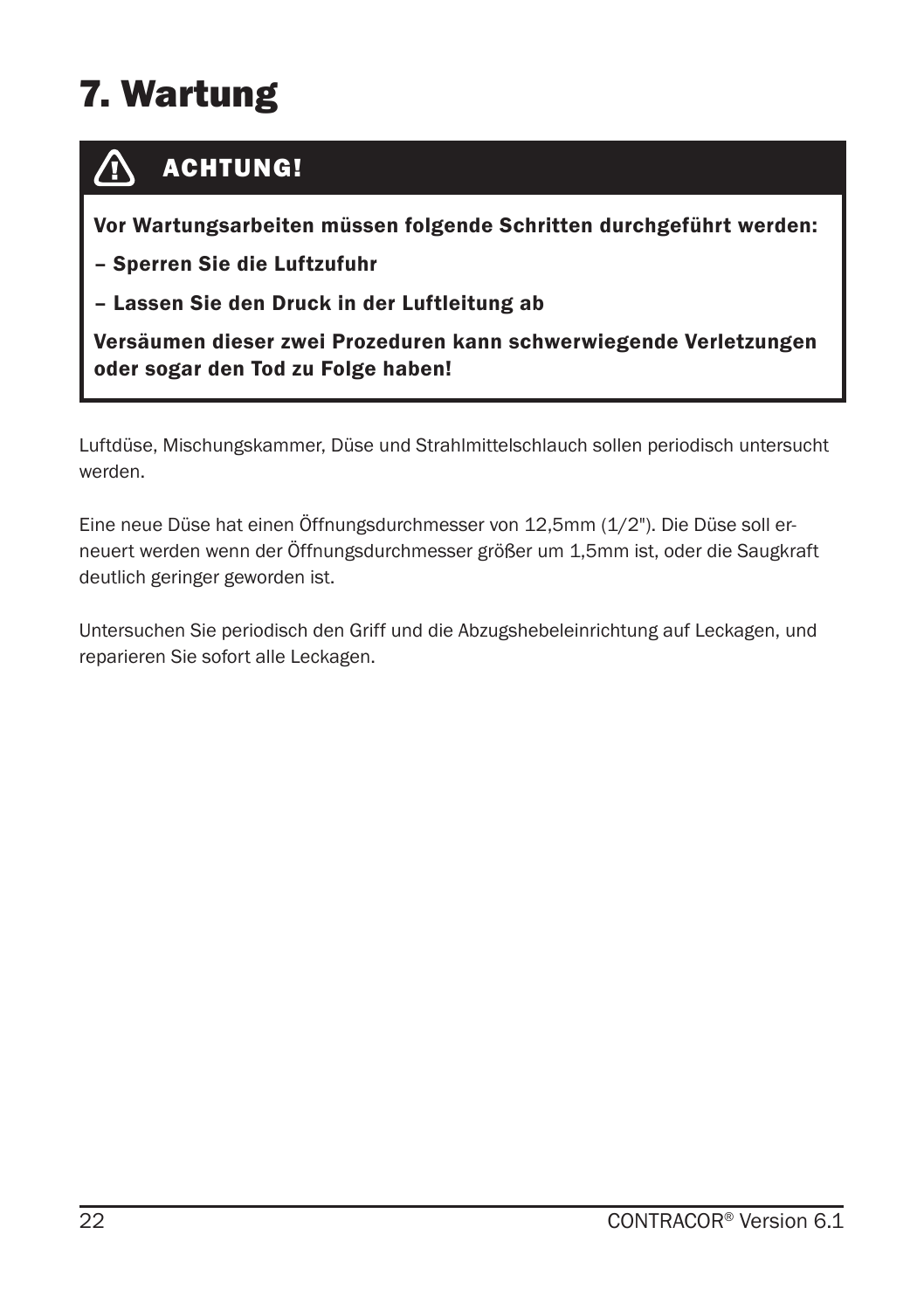## 8. Fehlerbeseitigung

| <b>Problematik</b>     | Grund                                                                                                                                                                                                          | Lösung                                                                                                                                                         |
|------------------------|----------------------------------------------------------------------------------------------------------------------------------------------------------------------------------------------------------------|----------------------------------------------------------------------------------------------------------------------------------------------------------------|
| Kein Strahlmittelfluss | Fremdkörper oder -Material in<br>Mischungskammeraufbau                                                                                                                                                         | Bauen Sie die Strahldüse<br>aus und Untersuchen Sie<br>Strahldüse und den Saugkopf<br>auf Blockierungen.                                                       |
|                        | Strahlmittelblockierung in<br>Strahlmittelschlauch, Soll<br>der Strahlmittelschlauch mit<br>Strahlmittel zugepackt werden,<br>ist der Fluss an Strahlmittel zu<br>hoch.                                        | Stellen Sie sicher, dass die<br>Lufteinlasslöcher in der<br>Strahlmittelsauglanze frei sind.                                                                   |
|                        | Düse verschlissen                                                                                                                                                                                              | Erneuern Sie die<br>Düse wenn der<br>Düsenöffnungsdurchmesser<br>größer als 14,3mm (9/16") ist<br>oder die Saugkraft deutlich<br>nachlässt.                    |
|                        | Luftdüse verschlissen                                                                                                                                                                                          | Überprüfen Sie die Luftdüse<br>und erneuern Sie diese<br>wenn Verschleiß an der<br>Düsenöffnung erscheint.                                                     |
|                        | Luftdüse und/oder Strahldüse<br>sitzen nicht richtig                                                                                                                                                           | Luftdüse und Strahldüse<br>müssen in ihren Pfannen sitzen<br>und die Fixierungsschrauben<br>müssen fest angezogen sein.                                        |
|                        | Verklumpen des<br>Strahlmittels an den<br>Strahlmitteleingangslöchern<br>der Sauglanze. Häufiges<br>Verklumpen oder Blockieren<br>werden höchstwahrscheinlich<br>durch feuchtes Strahlmittel<br>hervorgerufen. | Leeren Sie den<br>Strahlmittelschlauch<br>und -Behälter nach dem<br>Gebrauch, und bewahren Sie<br>Strahlmittel immer in einem<br>Luftundurchlässigen Behälter. |
|                        | Löcher in Strahlmittelschlauch                                                                                                                                                                                 | Überprüfen Sie den<br>Strahlmittelschlauch und<br>Verbindungen auf Löcher und<br>Undichtheiten. Reparieren Sie<br>wo nötig.                                    |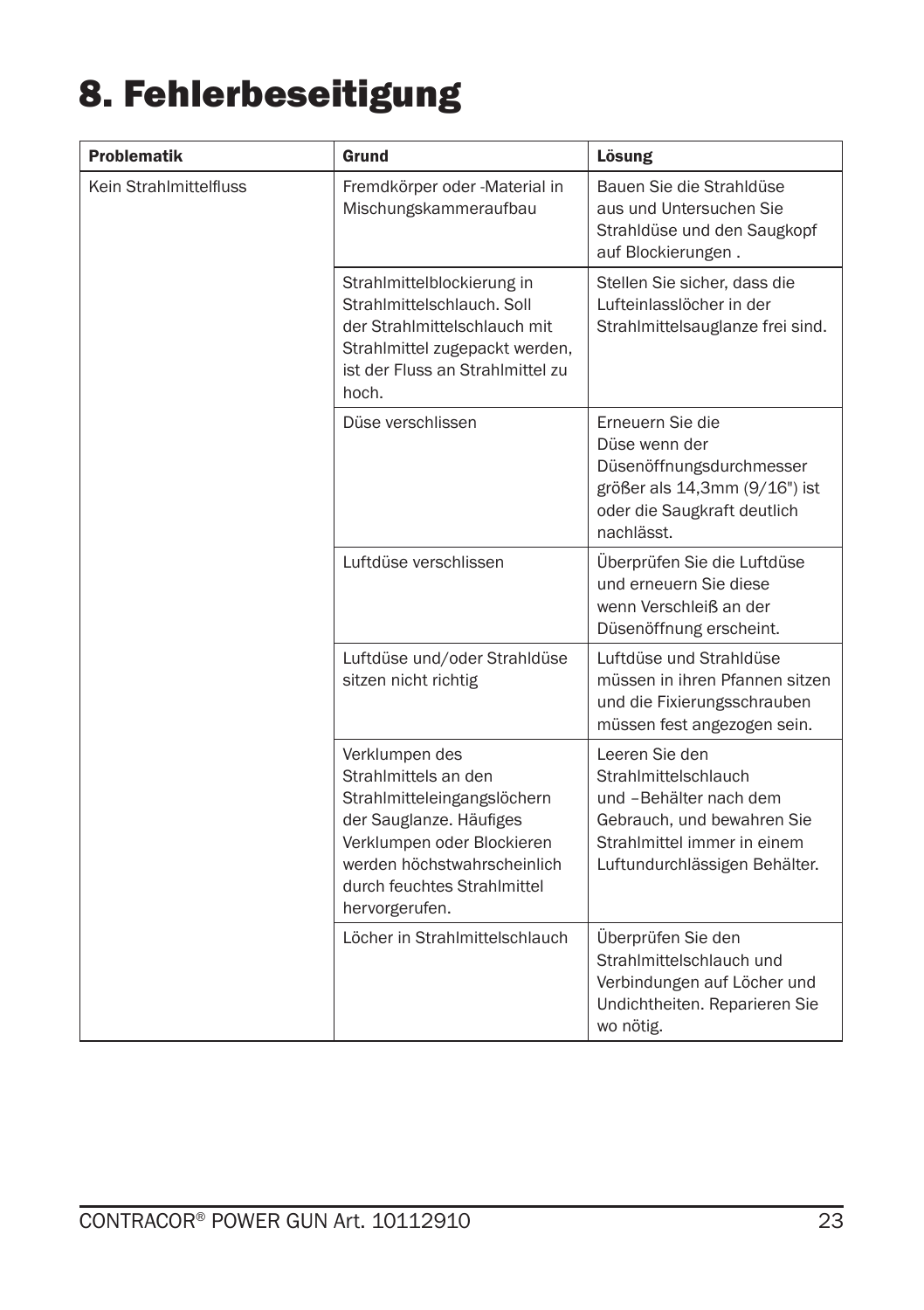### 9. Ersatzteile

### 9.1 Strahlpistole – Ersatzteile

#### Tabelle 9.1.1

| Pos. $#$ | <b>Bestellungsnummer</b> | <b>Beschreibung</b> |
|----------|--------------------------|---------------------|
|          | 10112915                 | Luftpistole         |
| 2        | 10112916                 | Strahldüse          |
| 3        | 10112917                 | Luftdüse            |
| 4        | 10112918                 | Mischungskammer     |



Abb. 9.1.1 Strahlpistole – Aufbau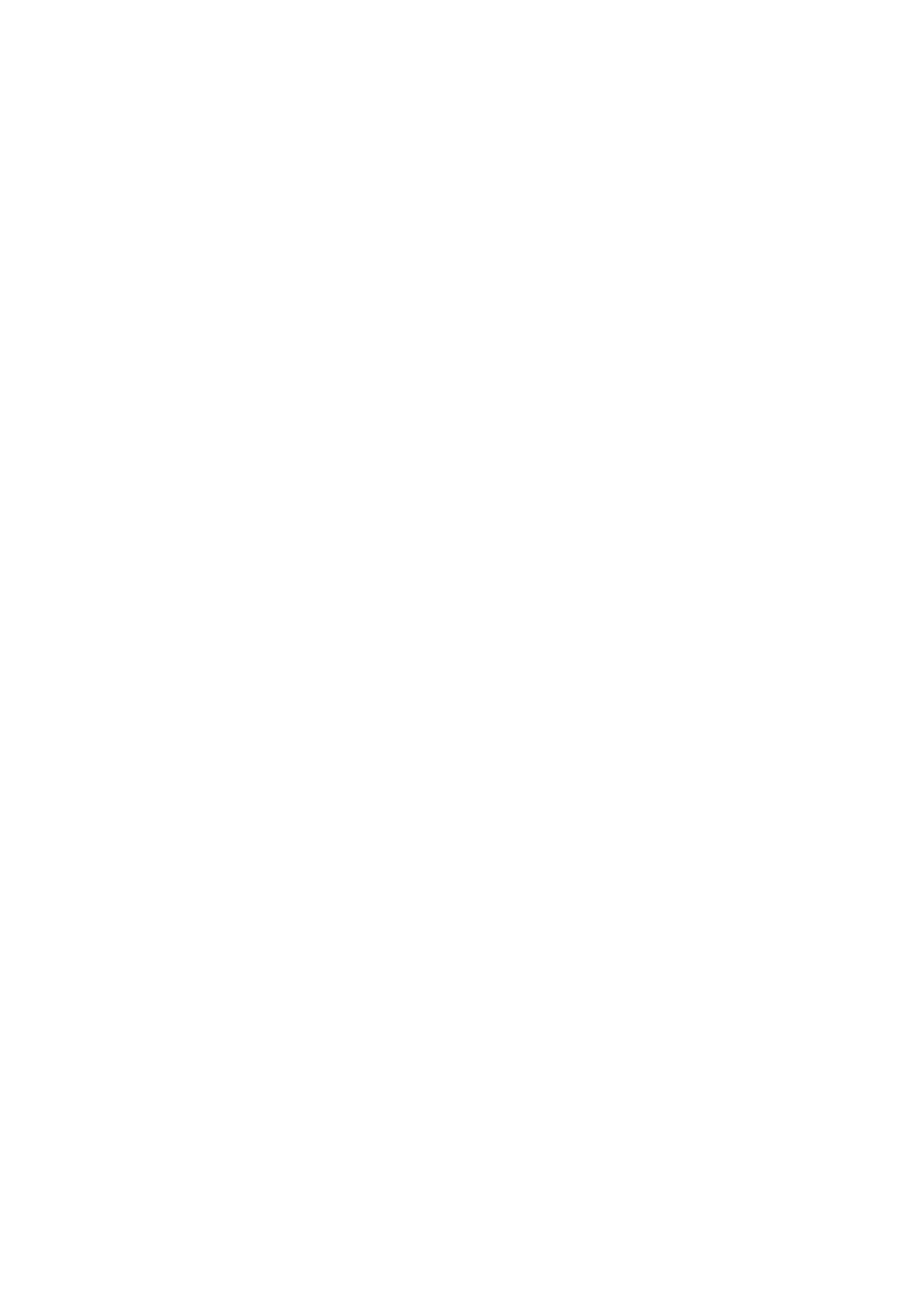### Содержание

| 1. Техника безопасности                            | 27 |
|----------------------------------------------------|----|
| 2. Устройство и характеристики                     | 28 |
| 3. Общее описание                                  | 30 |
| 4. Требования к сжатому воздуху и абразиву         | 31 |
| 5. Подготовка к работе. Работа                     | 32 |
| 6. Регулировка установки POWER GUN                 | 33 |
| 7. Техническое обслуживание                        | 34 |
| 8. Возможные неисправности и способы их устранения | 35 |
| 9. Устройство и спецификация                       | 36 |

#### $\triangle$ ВНИМАНИЕ!

НЕ ПРИСТУПАЙТЕ К РАБОТЕ С ОБОРУДОВАНИЕМ, НЕ ПРОЧИТАВ ДАН-НОЕ РУКОВОДСТВО ПО ЭКСПЛУАТАЦИИ И ПОЛНОСТЬЮ ПОНЯВ ЕГО СОДЕРЖАНИЕ.

НИЖЕПРИВЕДЕННАЯ ИНФОРМАЦИЯ ВАЖНА ДЛЯ СОХРАНЕНИЯ ЗДО-РОВЬЯ И БЕЗОПАСНОСТИ КАК ОПЕРАТОРА, ТАК И ОКРУЖАЮЩЕГО ПЕРСОНАЛА.

#### $\bigwedge$ ВНИМАНИЕ!

ПРИ ПОКУПКЕ АППАРАТА ТРЕБУЙТЕ ПРАВИЛЬНОГО ЗАПОЛНЕНИЯ ГА-РАНТИЙНОГО ТАЛОНА!

ПРИ ОТСУТСТВИИ ЗАПОЛНЕННОГО ТАЛОНА ВЫ ЛИШАЕТЕСЬ ПРАВА НА ГАРАНТИЙНЫЙ РЕМОНТ.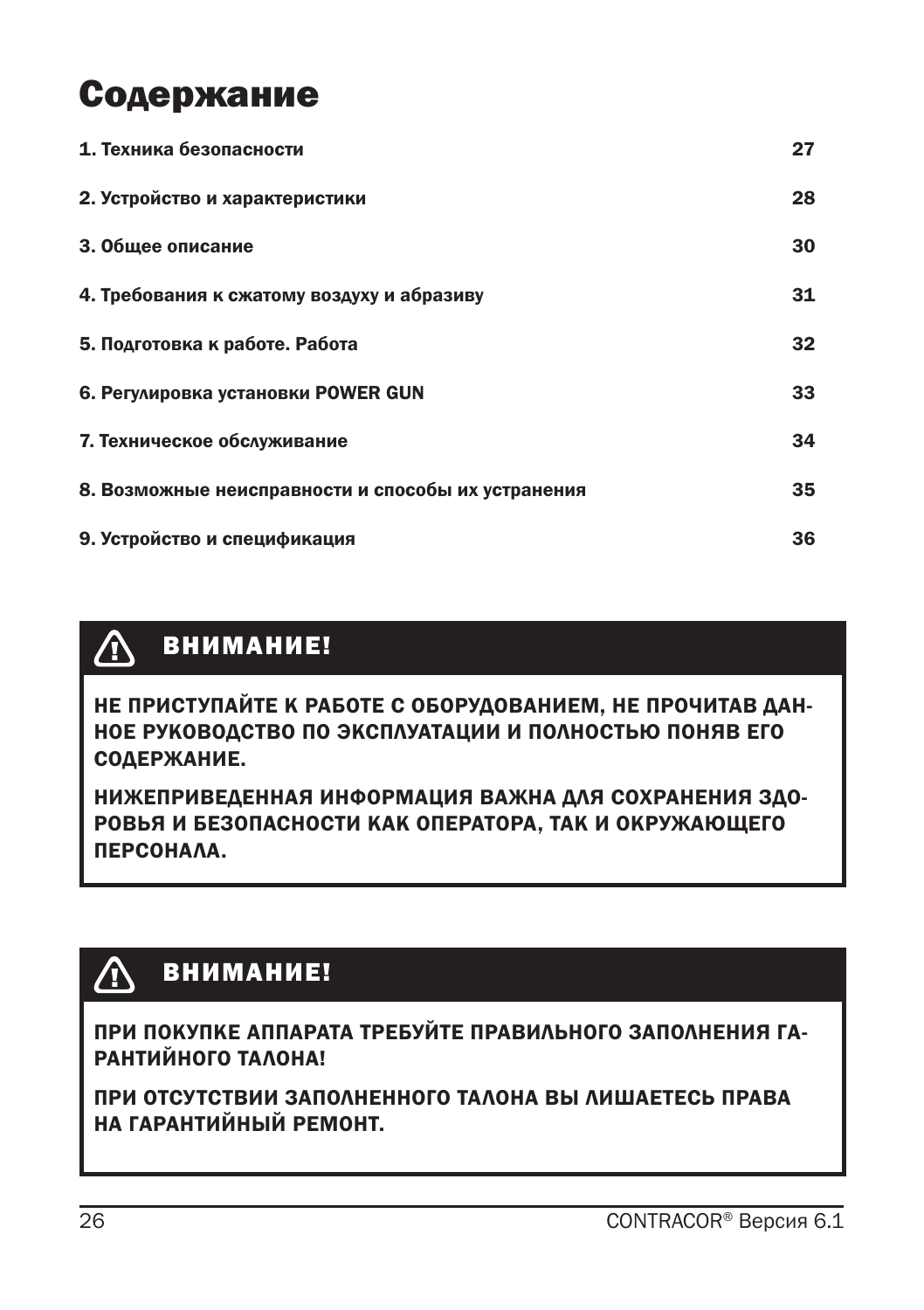### 1. Техника безопасности



#### ВНИМАНИЕ!

- 1. Обязательно используйте защитные очки и средства индивидуальной защиты органов дыхания.
- 2. Запрещается нахождение людей без защитных очков в рабочей зоне *(ближе 15 м)* абразивоструйной очистки.
- 3. Не выполняйте работы с использованием неисправного или изношенного оборудования.
- 4. Направляйте сопло только на очищаемую поверхность.
- 5. Используйте в качестве абразива только металлическую дробь.
- 6. Работники, выполняющие смежные работы в зоне проведения абразивоструйной очистки, должны быть в защитных очках.
- 7. Перед началом работ проверьте пневмолинию и разъемы на наличие утечки сжатого воздуха.
- 8. Для ремонта применяйте только оригинальные детали.
- 9. Не вносите технических изменений в оборудование.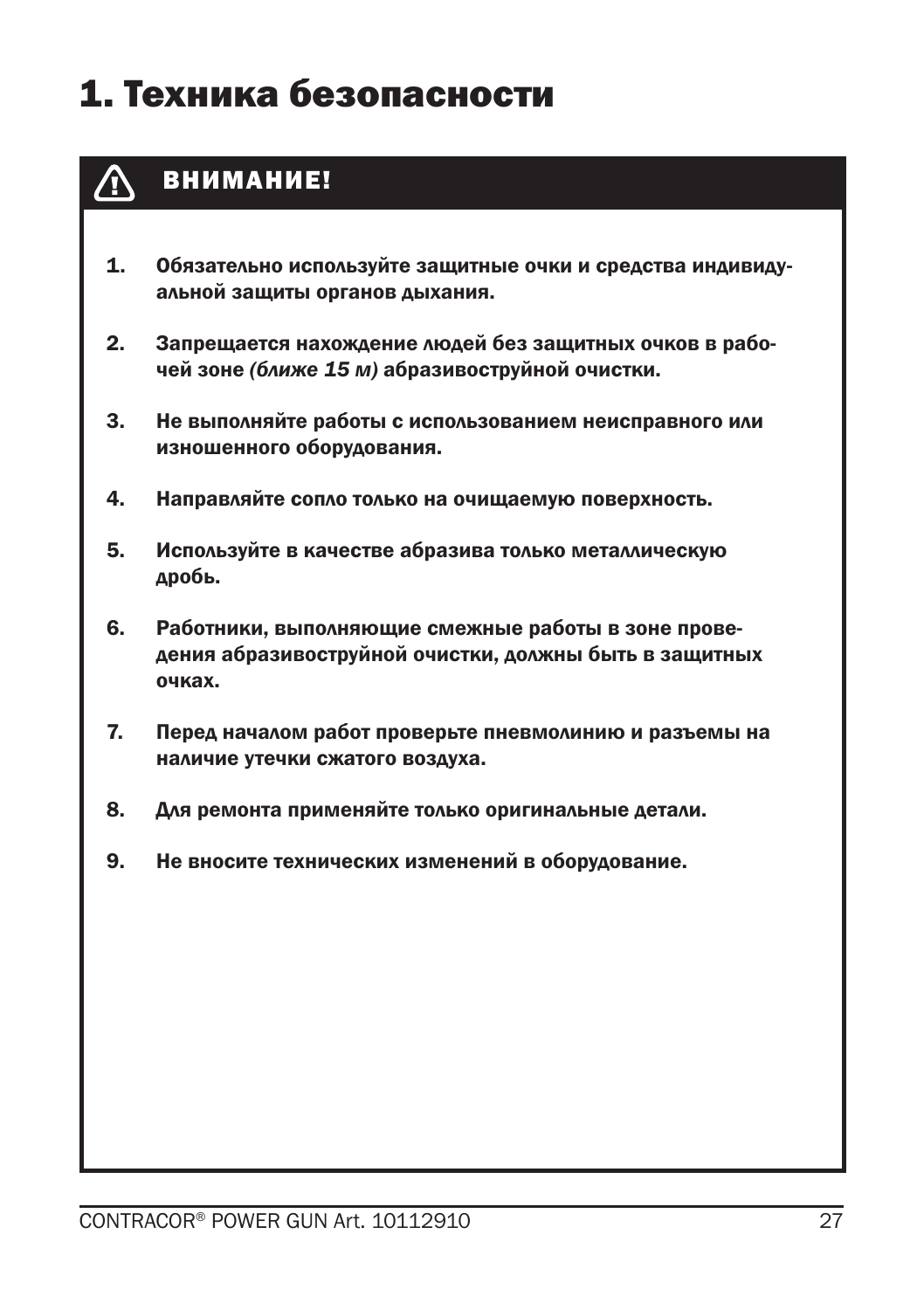## 2. Устройство и характеристики

#### 2.1 Комплект поставки и спецификация

| Поз.<br>N <sub>2</sub> | Код<br>заказа | Модель        | Описание                                                 |
|------------------------|---------------|---------------|----------------------------------------------------------|
|                        | 10112910      | Power Gun     | Пистолет абразивоструйный эжекторного типа.              |
|                        |               |               | Устройство в сборе, заборное сопло, абразивный рукав 5м. |
|                        | 10112930      | Power Set     |                                                          |
| 1                      |               |               | Пистолет воздушный                                       |
| $\overline{2}$         | 10112912      |               | Сопло заборное                                           |
| 3                      | 10112903      |               | Рукав подачи абразива                                    |
| 4                      | 10112904      |               | <b>XOMVT</b>                                             |
| 5                      | 10112970*     | <b>PG-25</b>  | Емкость для абразива                                     |
| 6                      | 10151009*     | AirFlex-19    | Рукав воздушный В.Д.=19мм, 5м                            |
| $\overline{7}$         | 10150019*     | <b>SKG-19</b> | Сцепление байонетное                                     |
| 8                      | 10150011*     |               | <b>XOMVT</b>                                             |

\* Опция, включено в Power Gun Set, артикул 10112930

#### 2.2 Технические характеристики

| Параметр                    | Значение                       |
|-----------------------------|--------------------------------|
| Воздушный рукав В.Д.        | 19MM (3/4")                    |
| Всасывающий рукав В.Д.      | $25$ <sub>MM</sub> $(1")$      |
| Абразивоструйное сопло В.Д. | $12.5$ <sub>MMM</sub> $(1/2")$ |
| Форсунка воздушная В.Д.     | $6.4$ MM $(1/4")$              |
| Макс. рабочее давление      | 106ap                          |
| <b>Bec</b>                  | 8 кг (в коробке)               |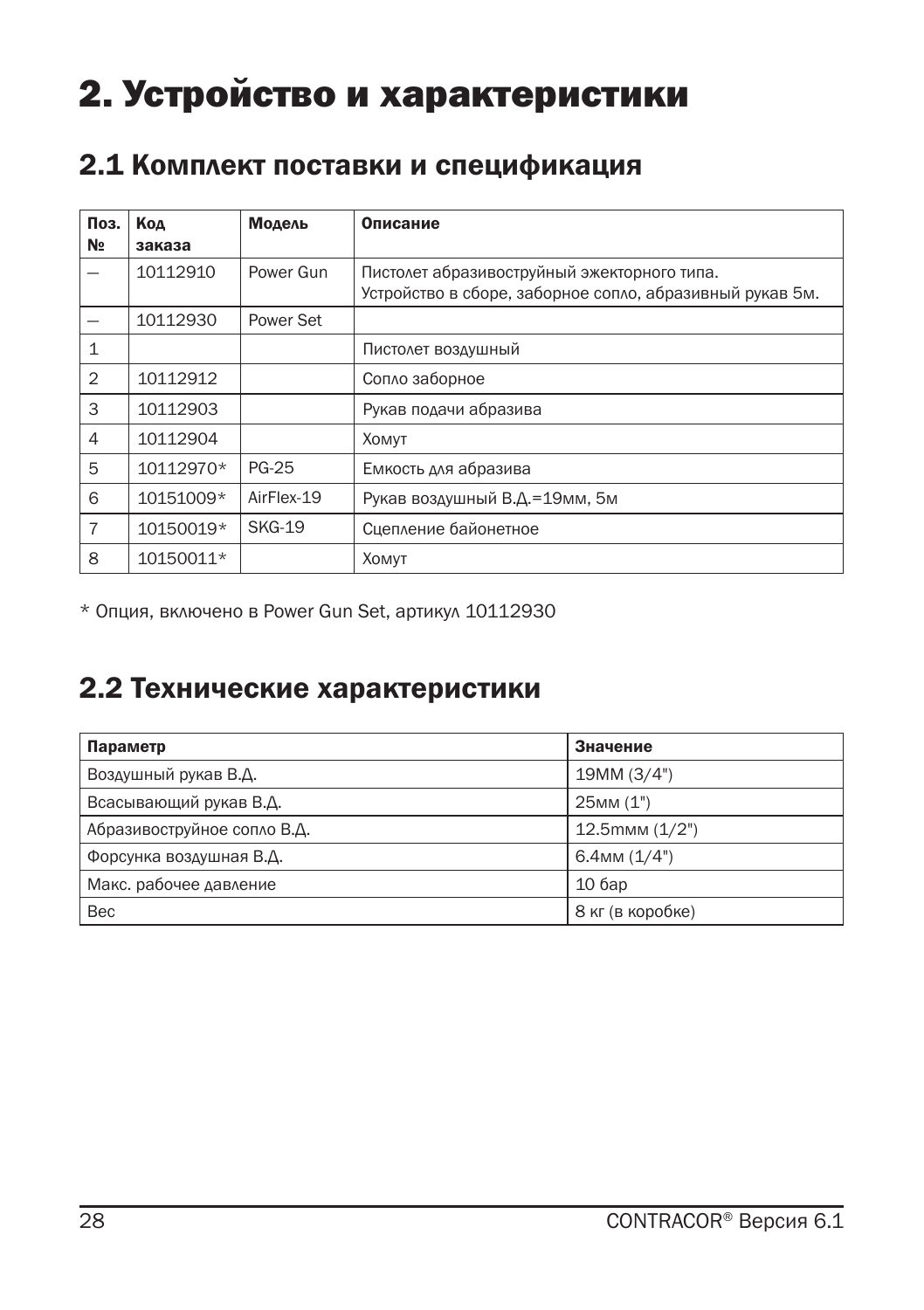

Рис. 2.1 Power Gun Set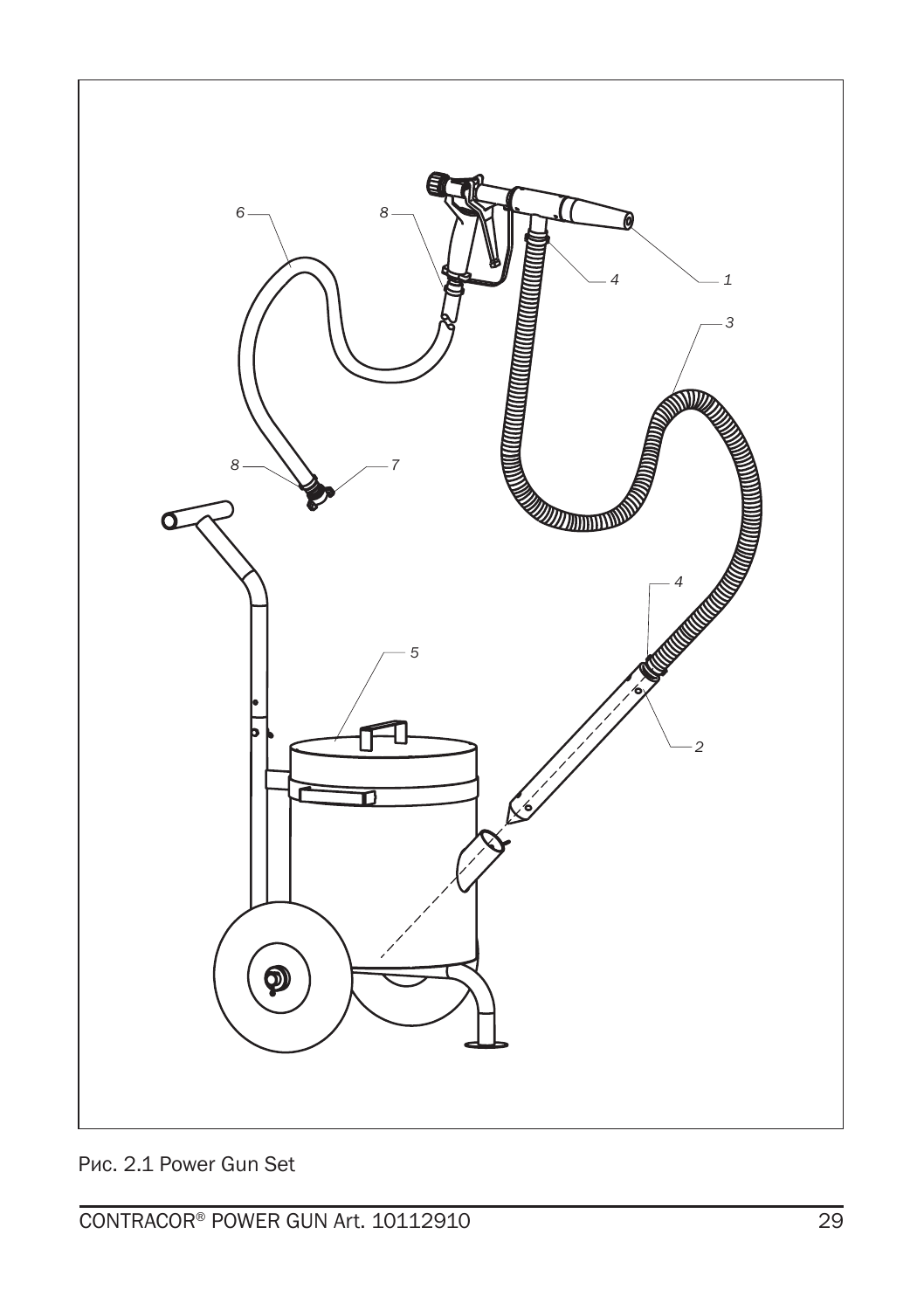## 3. Общее описание

Абразивоструйный пистолет POWER GUN эжекторного типа, предназначен для сухой абразивоструйной очистки поверхностей, где ограничена возможность подачи сжатого воздуха или при незначительном объеме работ. Устройство идеально подходит для выполнения абразивоструйных работ в стесненных условиях и там, где применение напорного абразивоструйного аппарата по каким-то причинам невозможно.

Абразивоструйный пистолет POWER GUN может работать с любыми абразивами, предназначенных для данного вида работ, может применяться для очистки металла, камня, декоративной обработки стекла.

Абразивоструйный пистолет POWER GUN имеет штуцеры для соединения с пневмолинией и рукавом подачи абразива. Устройство заборного сопла позволяет производить забор абразива как из жесткой тары, так и из мягкой упаковки. Процесс очистки начинается после нажатия на пусковую скобу абразивоструйного пистолета. Абразивоструйный пистолет POWER GUN работает по принципу эжекторного распылителя.

В камере за воздушной форсункой создается разряжение, в результате чего происходит забор абразива по рукаву. Абразив подает в камеру через соответствующий штуцер, смешивается с основным воздушным потоком и выносится через сопло. При направлении воздушноабразивного факела в сторону очищаемой поверхности, происходит очистка.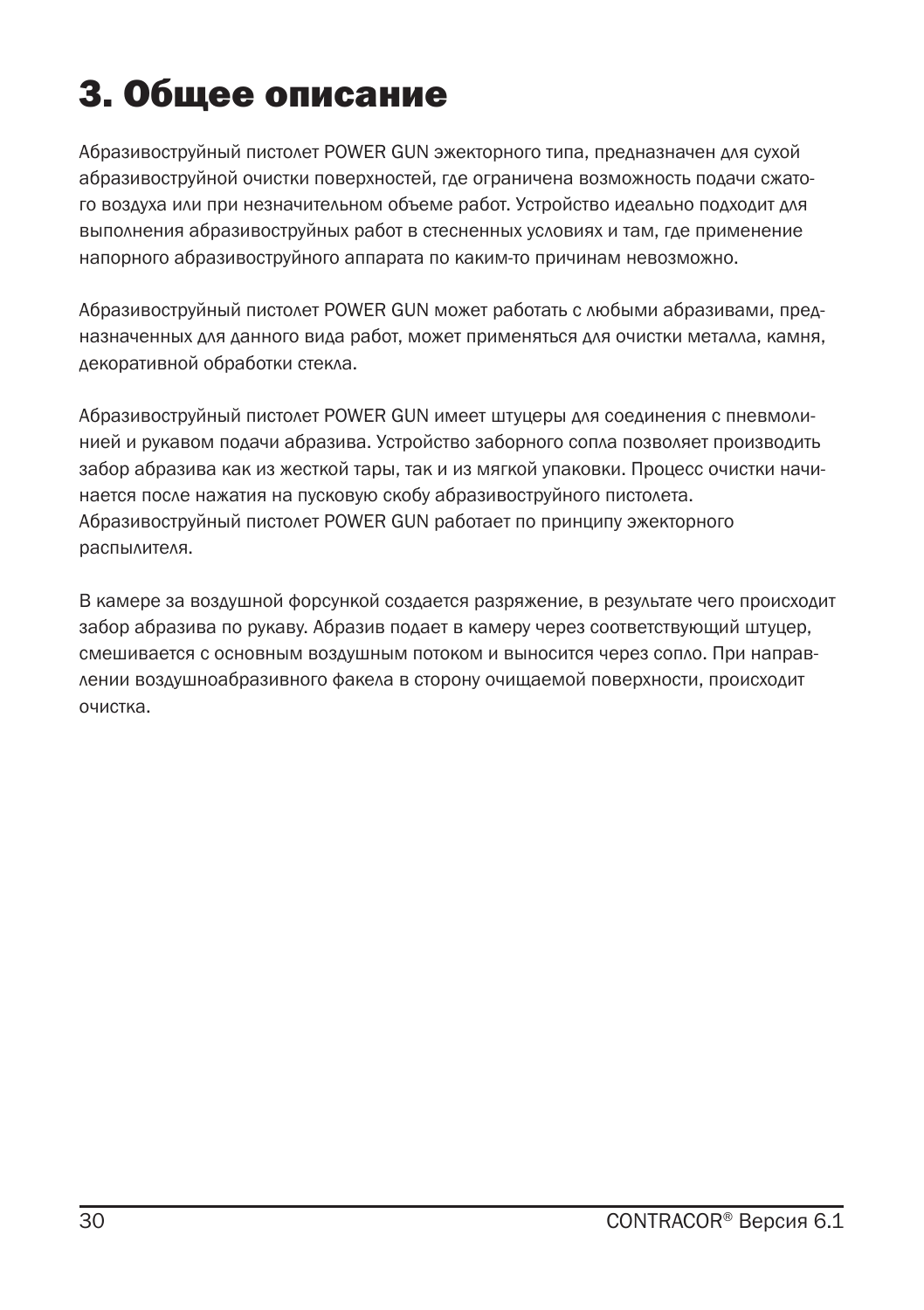### 4. Требования к сжатому воздуху и абразиву

#### 4.1 Требования к сжатому воздуху

В таблице ниже указан приблизительный расход воздуха при различном рабочем давлении для одной установки POWER GUN.

Табл. 4.1.1

| Давление, бар              | 2.76                             | 3.45 | 4.14       | -<br>h<br>.∟.ب | 6,21                       | 6,9  | O.Z  | 9,65 |
|----------------------------|----------------------------------|------|------------|----------------|----------------------------|------|------|------|
| Объем. м <sup>3</sup> /мин | $\sim$<br>$\overline{ }$<br>تتبي | 1,42 | <u>.</u> . | 1.98           | $\mathcal{L}, \mathcal{L}$ | 2.55 | 2.97 | -3,4 |

### 4.2 Требования к абразиву

Размер абразива. Устройство POWER GUN может работать с абразивами 1,6 мм и менее. Низкое рабочее давление воздуха может значительно снижать возможный для использования размер абразива. Тяжелые абразивы также ограничены в максимальном размере.

Используйте абразивы, соответствующие очищаемой поверхности. Несоответствующий требованиям абразив может нанести значительный урон при проведении очистки. Некоторые абразивы могут содержать соли и другие вещества, которые будут загрязнять очищаемую поверхность.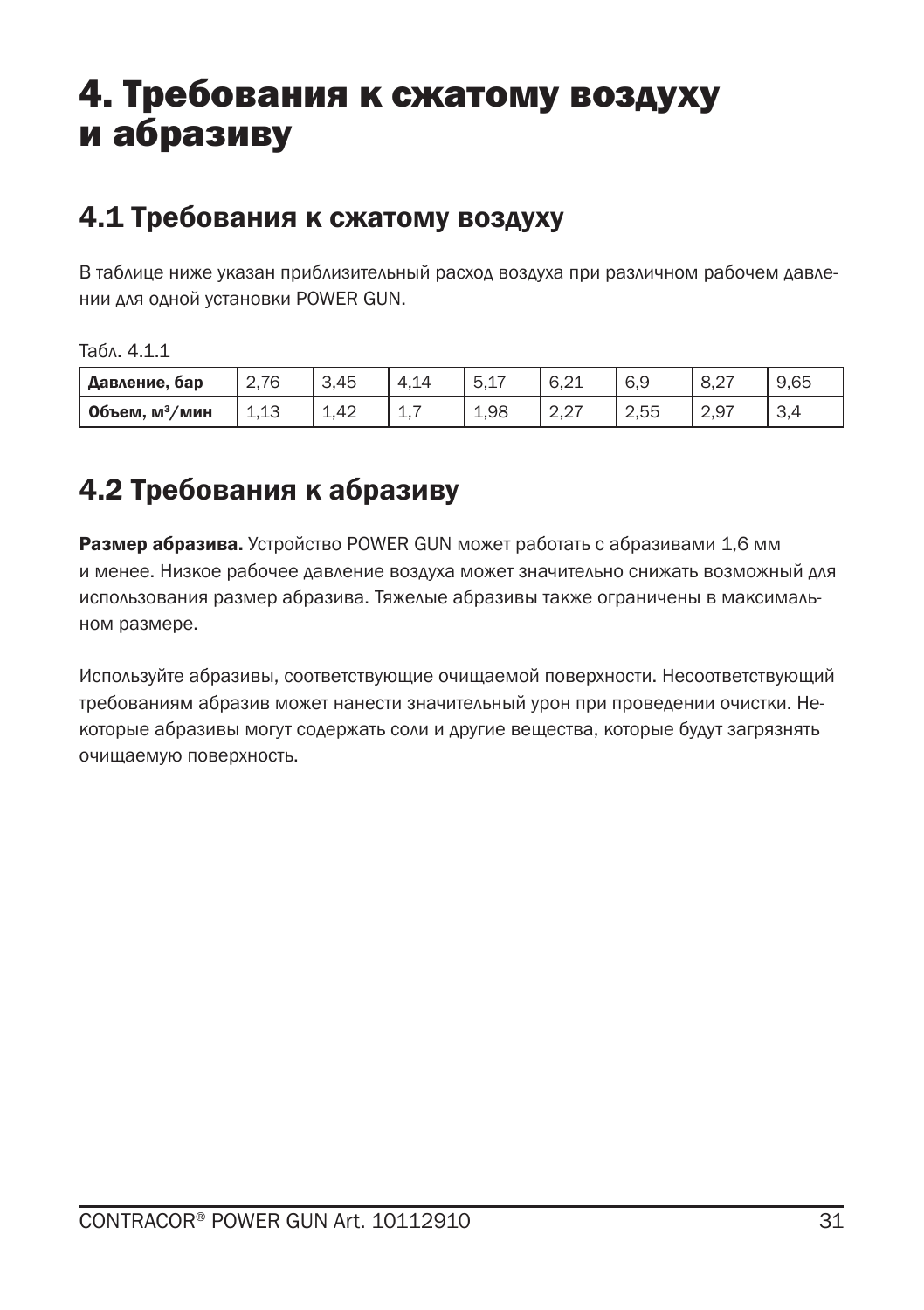## 5. Подготовка к работе. Работа

### 5.1 Подготовка к работе

На воздушную магистраль рекомендуется устанавливать влагомаслоотделитель.

К установке POWER GUN подводят воздух рукавом диаметром 19mm (3/4") . На воздушной магистрали устанавливают шаровый кран для быстрого отключения подачи сжатого воздуха.

На все соединения рукавов устанавливают страховочные тросики и страховочные замки.

### 5.2 Выполнение работы

Воткните заборное сопло в абразив. Верхние воздухозаборные отверстия не должны погружаться в абразив.

Наденьте СИЗ абразивоструйщика.

Выполняйте очистку, держа установку POWER GUN на расстоянии 200–300 мм от очищаемой поверхности.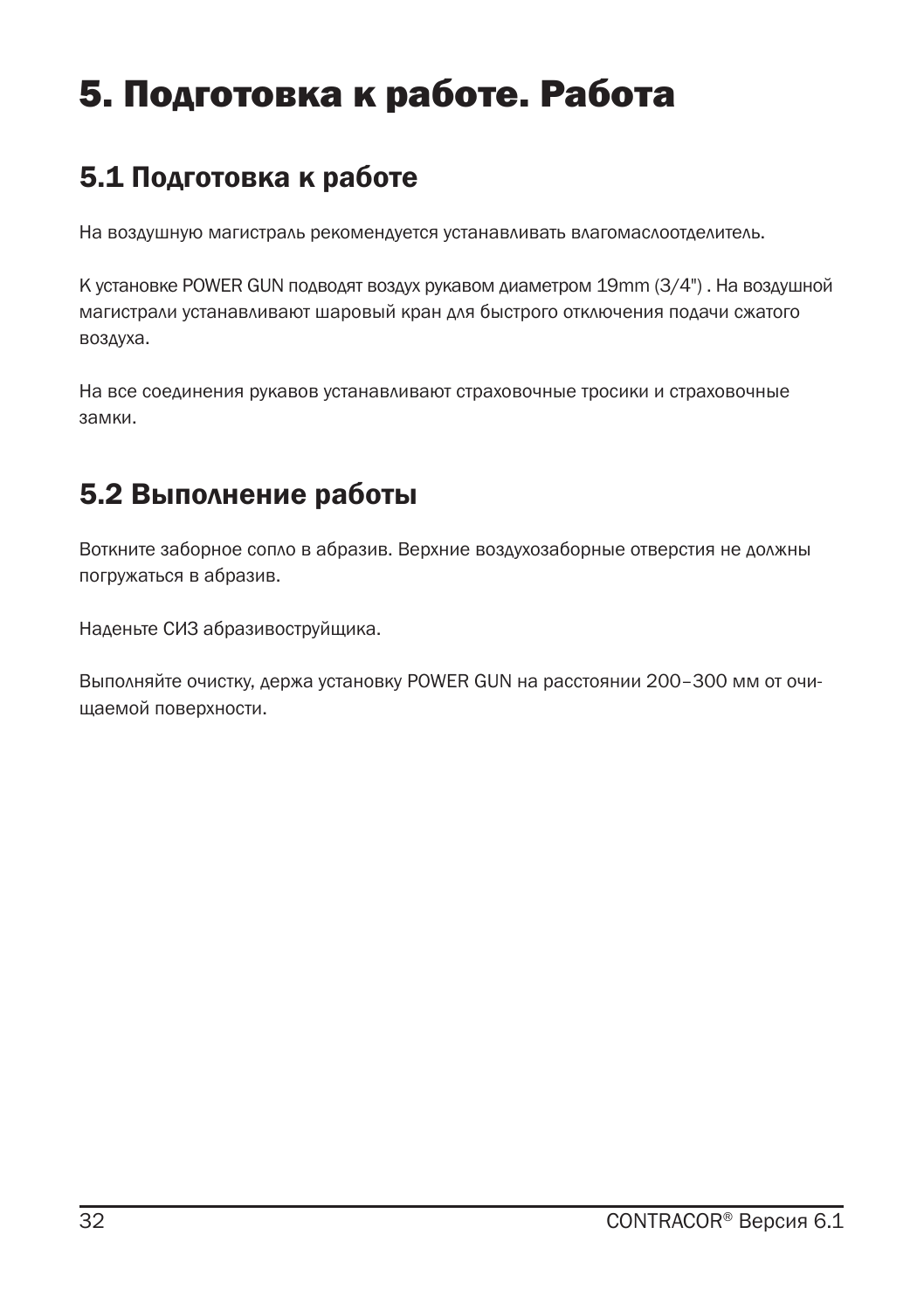### 6. Регулировка установки POWER GUN

#### 6.1 Ручка регулировки силы воздушного потока, выходящего из сопла.

Вращение ручки по часовой стрелке уменьшает поток (используйте для очистки тонкостенных изделий). Вращение ручки против часовой стрелки увеличивает силу потока.



Рис. 6.1.1

#### 6.2 Позиционирование заборного рукава

Ослабьте три стопорных винта (S) на смесительной камере со стороны воздушной головки.

Установите смесительную камеру (M) в наиболее удобное положение.

Убедитесь, что смесительная камера полностью насажена на воздушную головку, и затяните стопорные винты.



Рис. 6.2.1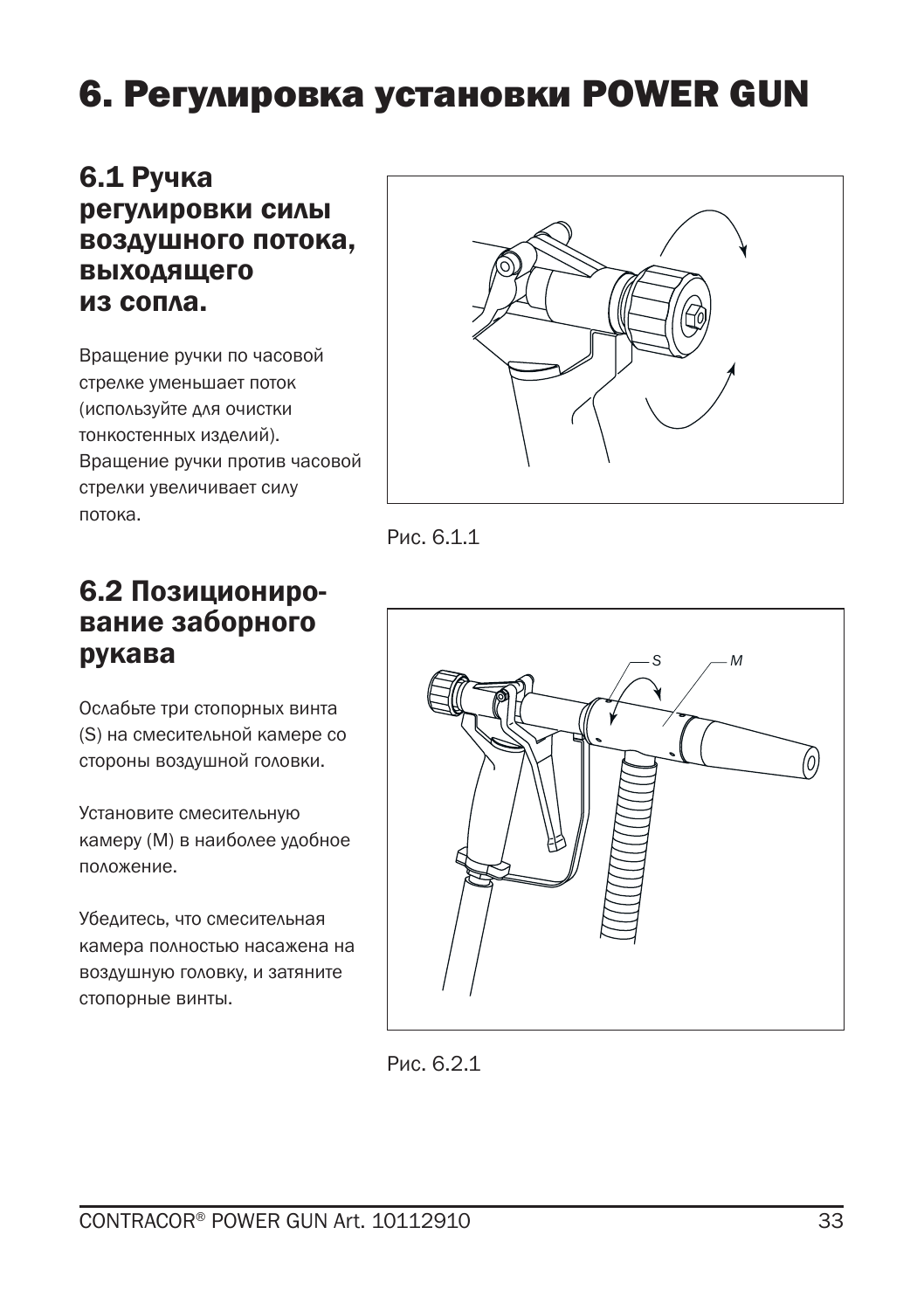### 7. Техническое обслуживание

#### ВНИМАНИЕ! /N

#### ПЕРЕД ПРОВЕДЕНИЕМ ЛЮБЫХ ОПЕРАЦИЙ ПО ТЕХНИЧЕСКОМУ ОБСЛУ-ЖИВАНИЮ ОТКЛЮЧИТЕ УСТАНОВКУ POWERGUN ОТ ЛИНИИ СЖАТОГО ВОЗДУХА.

Периодически осматривайте установку на предмет износа.

Новое сопло имеет диаметр 12,5 мм (½"). Заменяйте сопло при износе более чем на 1,5 мм. Или если забор абразива сильно снизился.

Периодически осматривайте установку на предмет наличия утечек сжатого воздуха. Производите их устранение.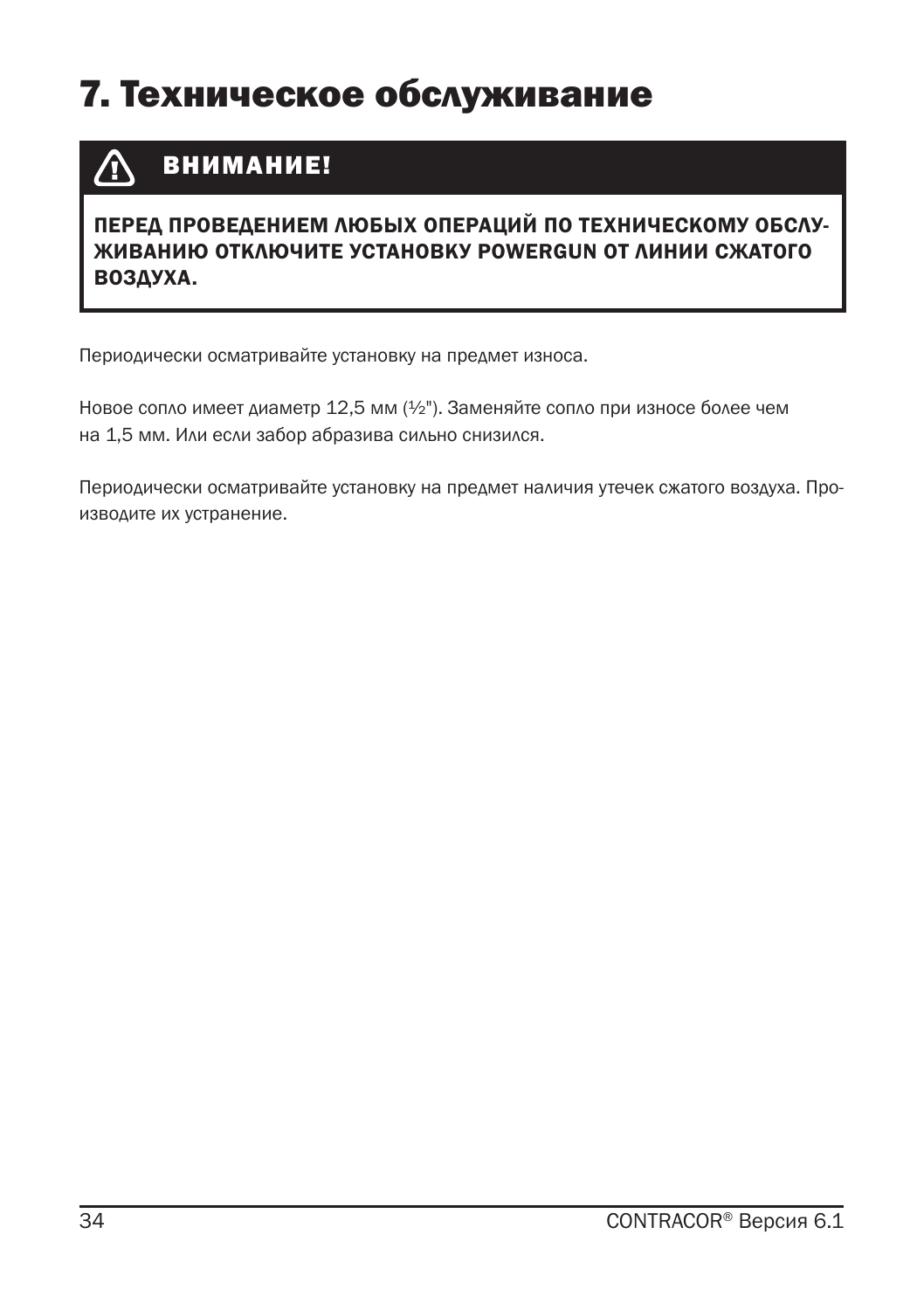### 8. Возможные неисправности и способы их устранения

| Неисправность   | Причина                                                                                                                                     | Способ устранения                                                                                         |
|-----------------|---------------------------------------------------------------------------------------------------------------------------------------------|-----------------------------------------------------------------------------------------------------------|
| Не идет абразив | Инородный материал забил<br>заборное сопло.                                                                                                 | Прочистите заборное сопло                                                                                 |
|                 | Забит абразивный рукав.<br>Если происходит закупорива-<br>ние абразивного рукава, это<br>говорит о слишком большом<br>поступлении абразива. | Убедитесь, что верхние от-<br>верстия заборного сопла<br>свободно сообщаются с атмос-<br>ферным воздухом. |
|                 | Изношено абразивоструйное<br>сопло более чем на $\frac{9}{16}$ ".<br>Производительность заметно<br>снижается.                               | Замените сопло на новое.                                                                                  |
|                 | Изношена воздушная фор-<br>сунка.                                                                                                           | Замените на новую                                                                                         |
|                 | Плохое сопряжение деталей<br>установки после сборки.                                                                                        | Проведите качественную<br>сборку.                                                                         |
|                 | Слежался абразив в расхо-<br>дной емкости. Сырой абразив.                                                                                   | Используйте качественный<br>абразивный материал.                                                          |
|                 | Утечки в пневмосистеме, не<br>хватает воздуха.                                                                                              | Устраните утечки, обеспечьте<br>достаточное количество воз-<br>духа.                                      |